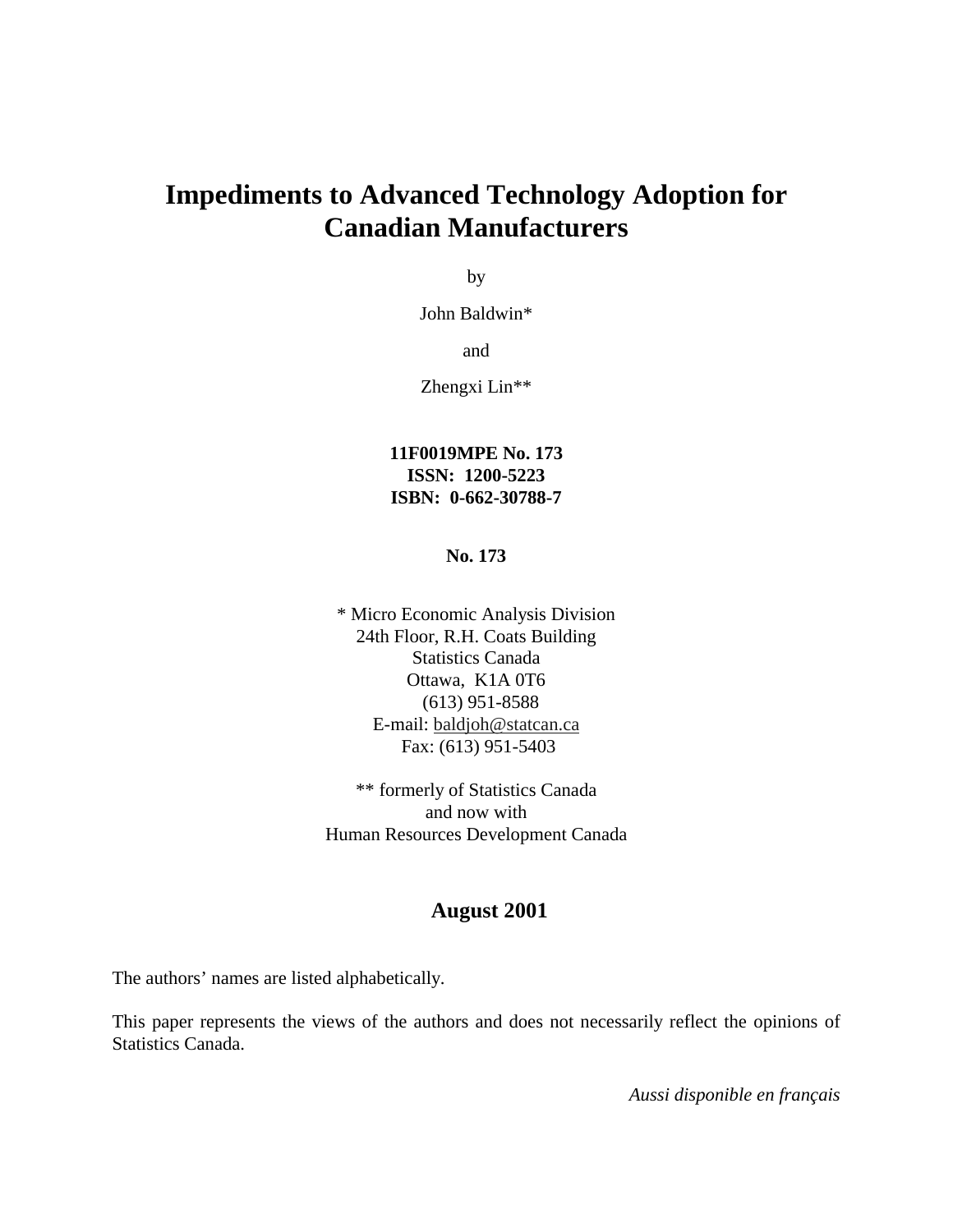

# ELECTRONIC PUBLICATIONS AVAILABLE AT www.statcan.ca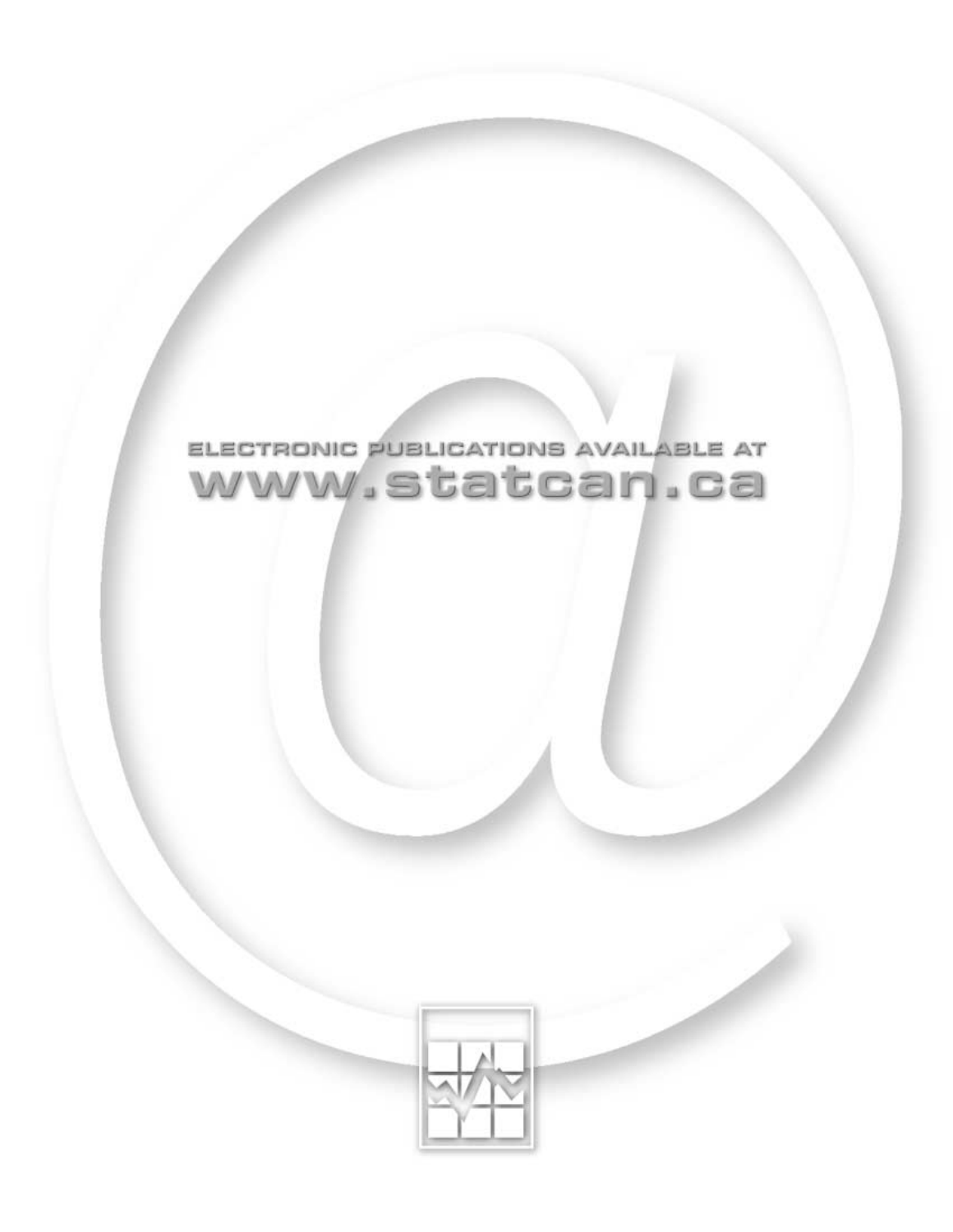# **Table of Contents**

| 1.                                                                          |  |
|-----------------------------------------------------------------------------|--|
| Advanced Technology Adoption: An Overview of Benefits and Impediments<br>2. |  |
|                                                                             |  |
|                                                                             |  |
|                                                                             |  |
|                                                                             |  |
|                                                                             |  |
|                                                                             |  |
|                                                                             |  |
|                                                                             |  |
|                                                                             |  |
| References 25                                                               |  |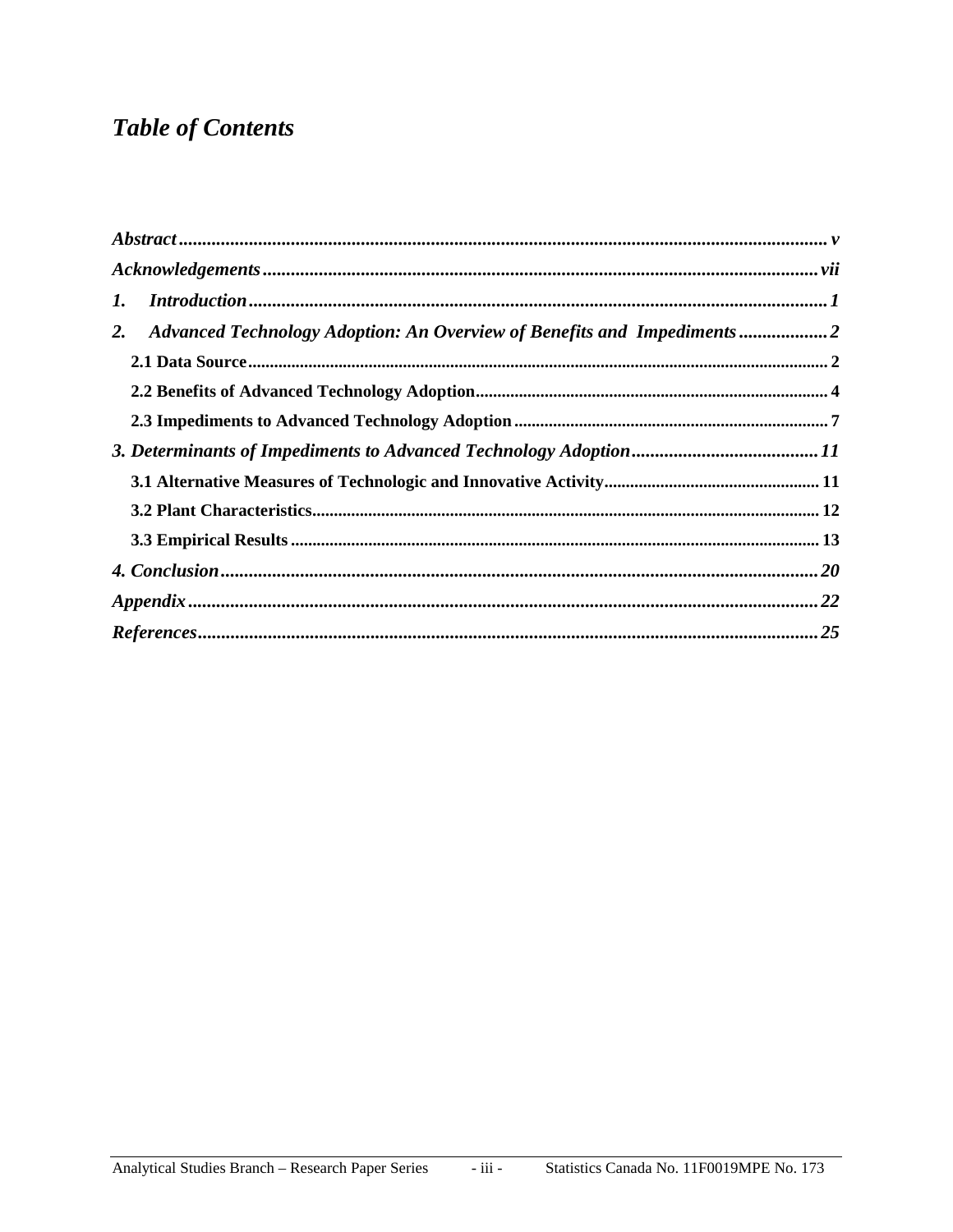

# ELECTRONIC PUBLICATIONS AVAILABLE AT www.statcan.ca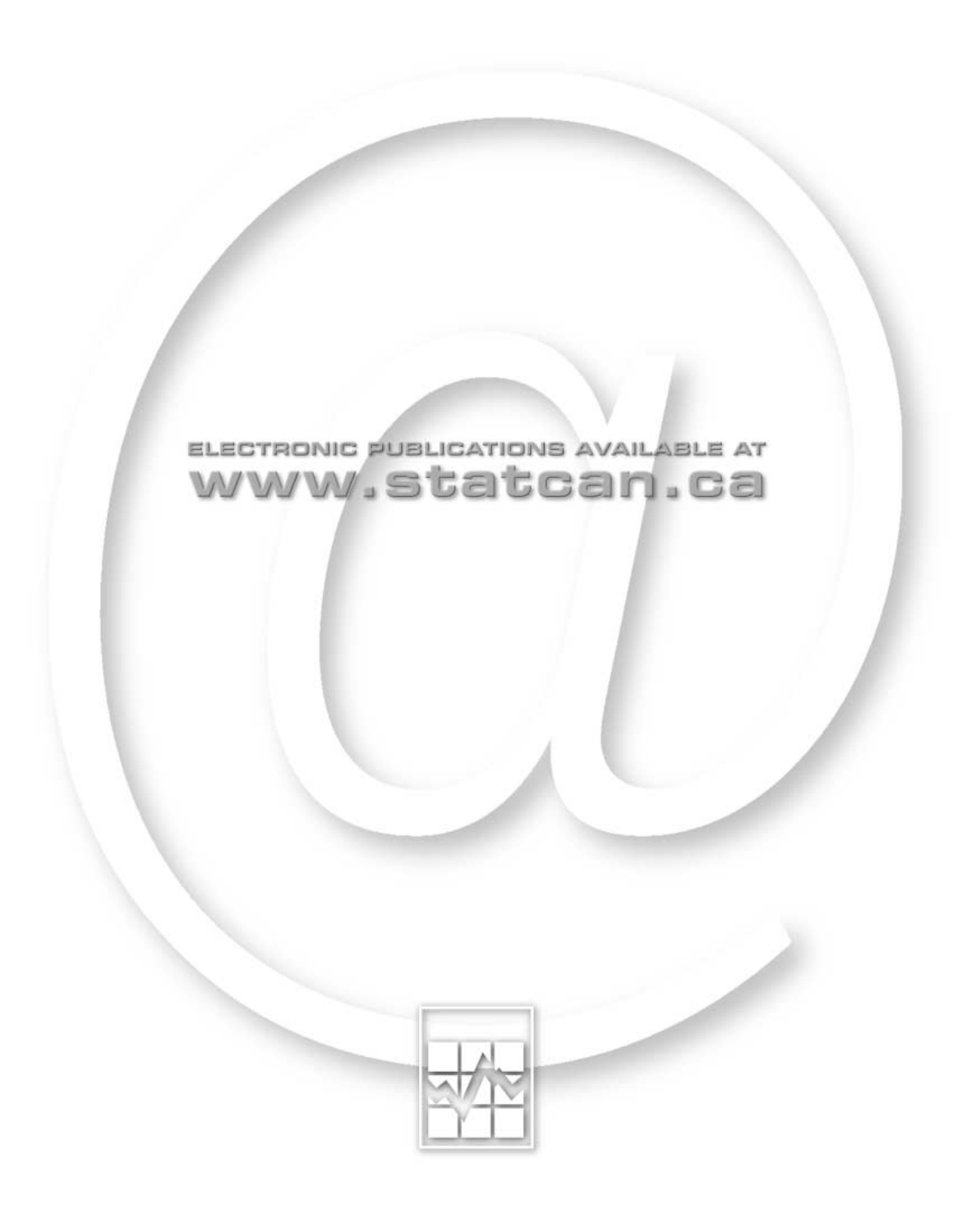## *Abstract*

Using survey data, this paper investigates problems that firms in the Canadian manufacturing sector face in their decision to adopt advanced technology. The data show that while the use of advanced technology is relatively important (users account for over 80% of all shipments), it is not widespread among firms (users represent only about one-third of all establishments). One explanation lies in the fact that while advanced technologies provide a wide range of benefits, firms also face a series of problems that impede them from adopting advanced technology. These impediments fall into five groups: cost-related, institution-related, labour-related, organizationrelated, and information-related.

While it might be expected that impediments would be higher for non-users than users of technologies, the opposite occurs. We posit that the reason for this is that innovation involves a learning process. Innovators and technology users face problems that they have to solve and the more innovative firms have greater problems. We test this by examining the factors that are related to whether a firm reports that it faced impediments. Our multivariate analysis reveals that impediments are reported more frequently among technology users than non-users; and more frequently among innovating firms than non-innovating ones. We conclude that the information on impediments in technology and other related surveys (innovation) should not be interpreted as impenetrable barriers that prevent technology adoption. Rather, these surveys indicate areas where successful firms face and solve problems.

**Keywords:** manufacturing, advanced technology adoption, benefits, costs, impediments JEL: L60, O33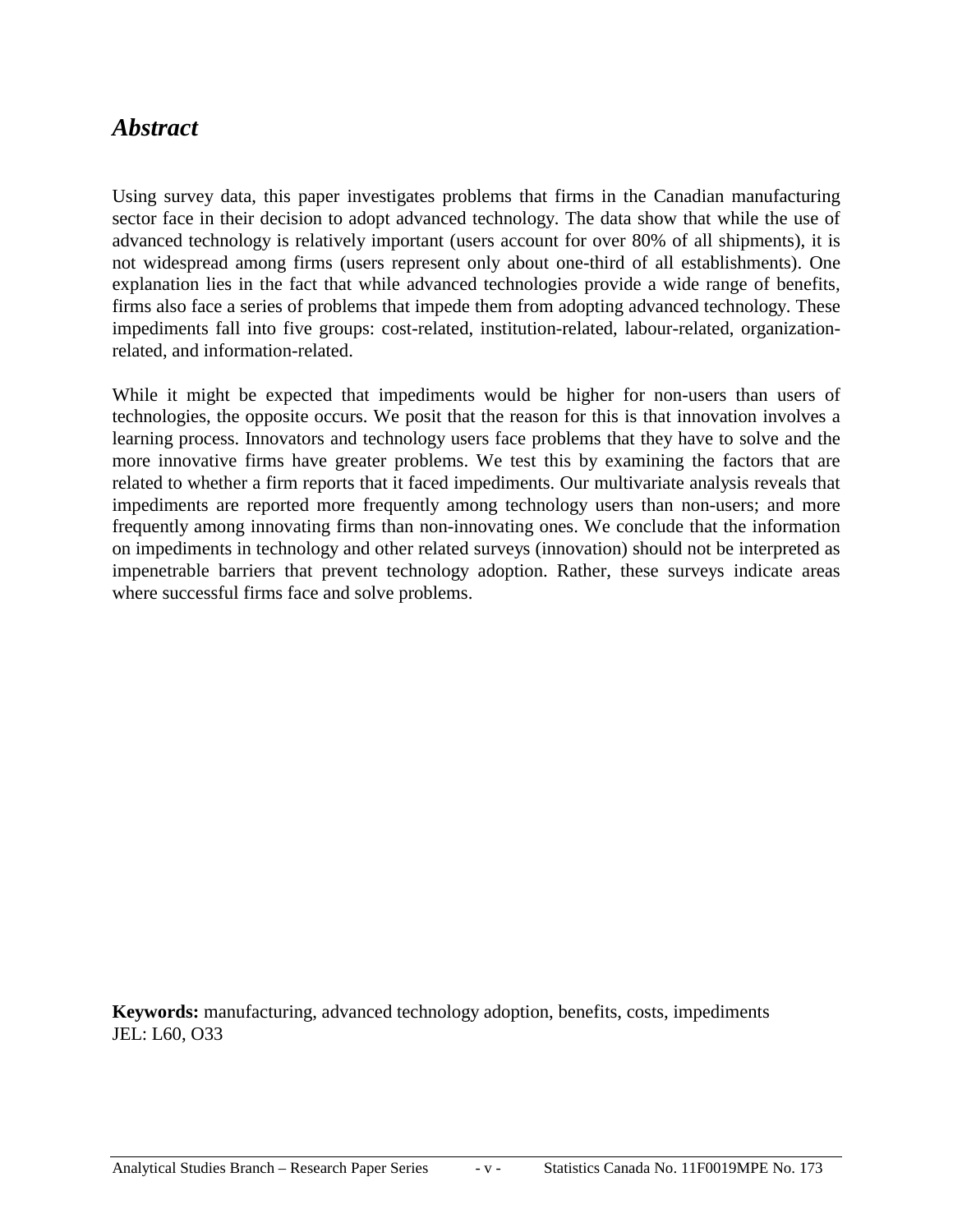

# ELECTRONIC PUBLICATIONS AVAILABLE AT www.statcan.ca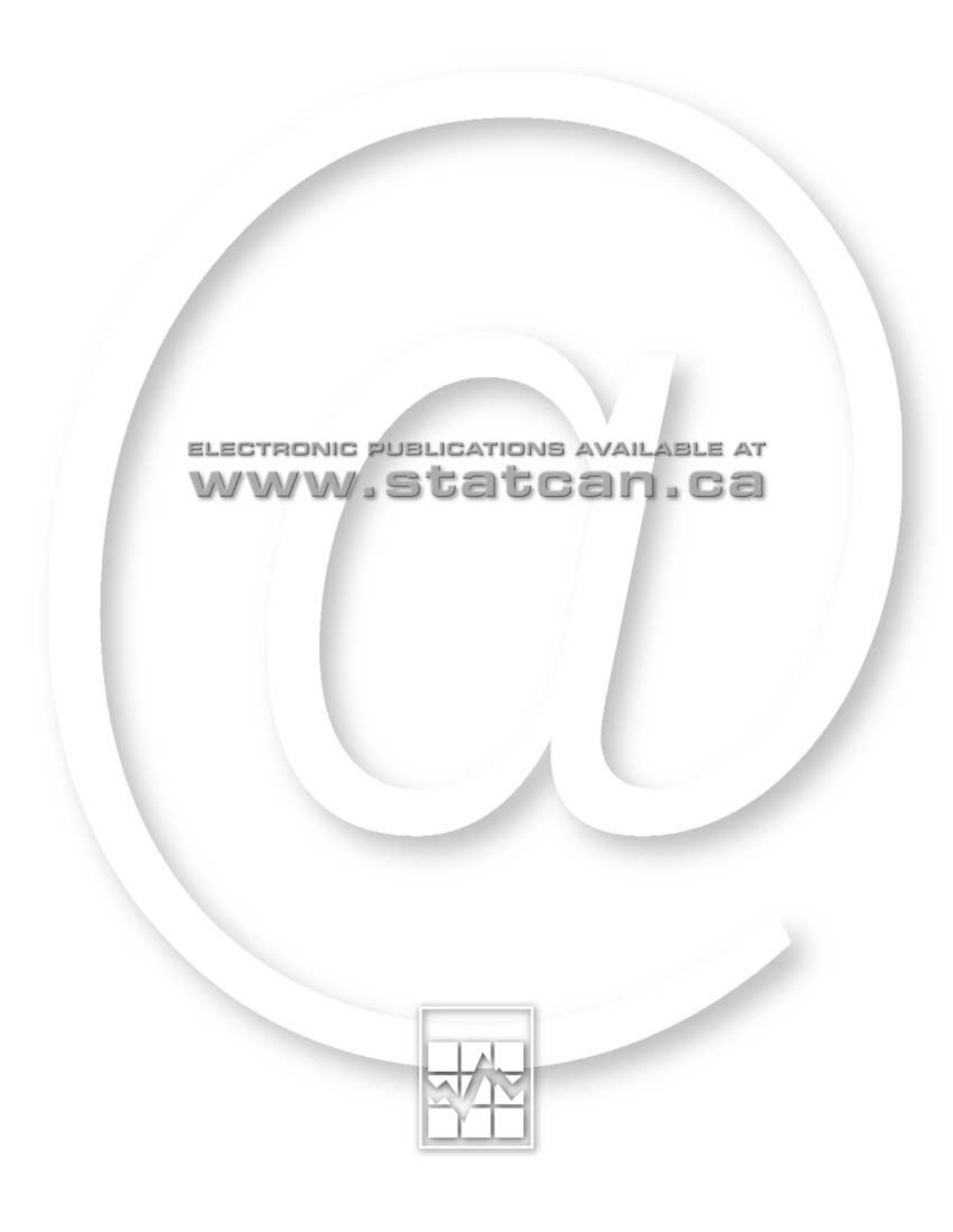## *Acknowledgements*

We would like to thank Bob Gibson and David Sabourin for their assistance with the data. An earlier version was presented at the 1999 Statistics Canada Economic Conference. We would also like to thank our discussant, David Steward-Patterson, and the conference participants for helpful comments and suggestions. A shortened version will be published in the journal Research Policy.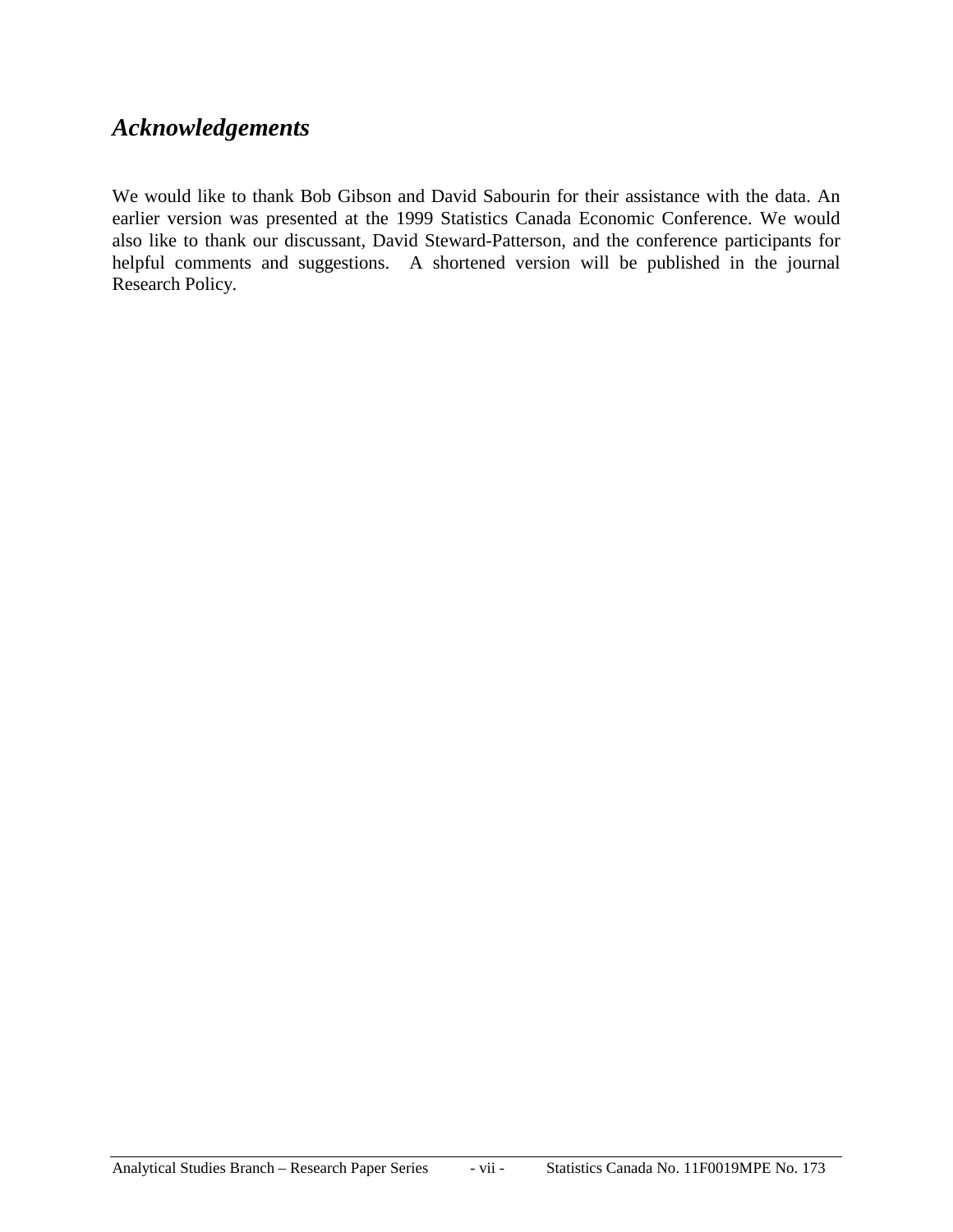

# ELECTRONIC PUBLICATIONS AVAILABLE AT www.statcan.ca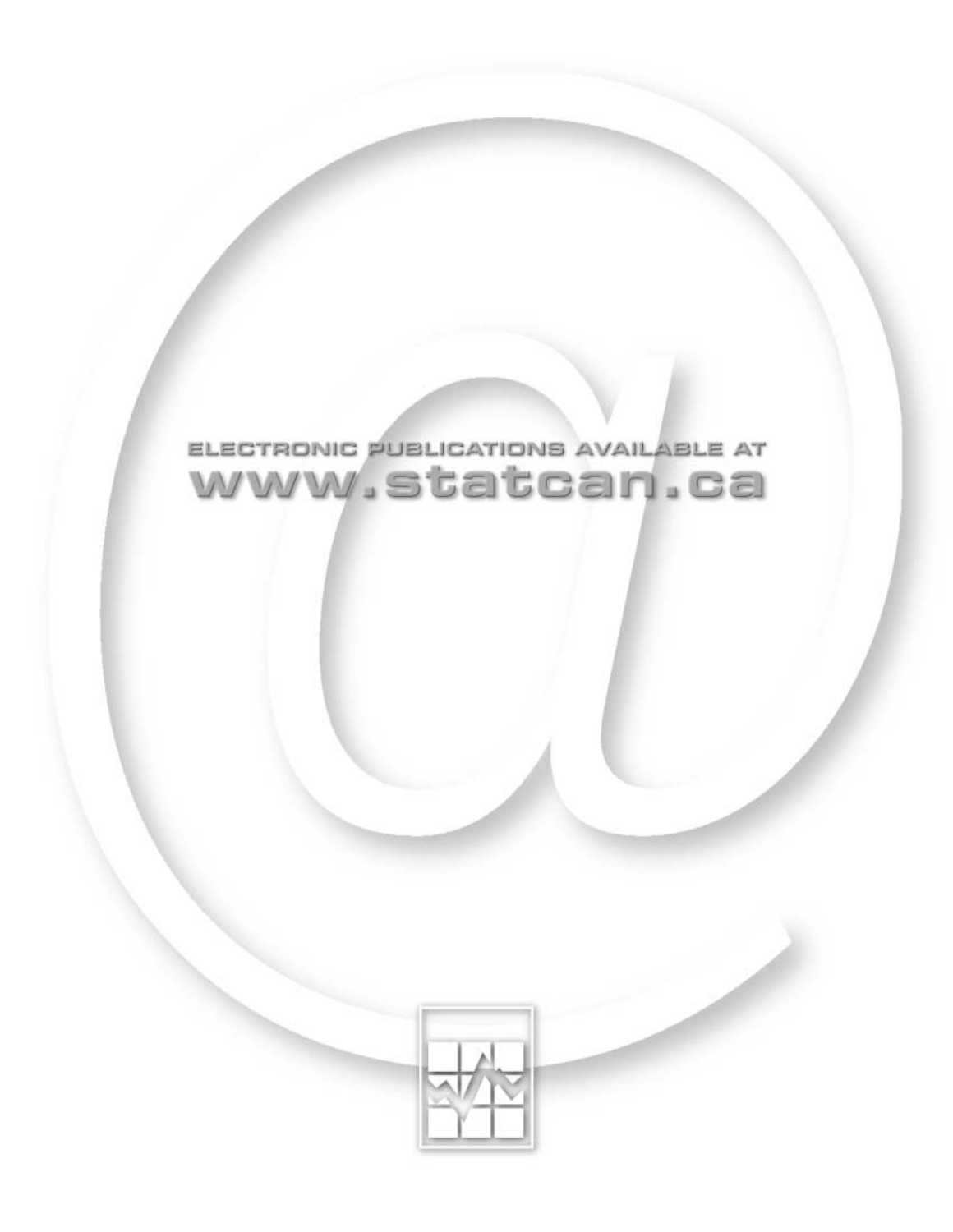## *1. Introduction*

Despite the fact that adoption of advanced technologies is closely related to productivity gains and other measures of firm performance (Baldwin, Diverty and Sabourin, 1995; Beaumont and Schroder, 1997; Papaconstantinou et al. 1996; Tracey, Vonderrembse and Lim, 1999), only about one-third of Canadian establishments used at least one advanced technology in their production process in 1993 (Baldwin and Sabourin, 1995). This raises the issue as to why some Canadian firms use advanced technologies extensively but others do not adopt them at all.

The decision to adopt advanced technologies ultimately rests with the benefits the technology provides and the costs associated with its adoption. In the *1993 Canadian Survey of Innovation and Advanced Technology*, advanced technology users identified a wide range of benefits such as improvements in productivity, product quality and working conditions; reductions in production costs associated with such factors as lower labour requirements and inventory; reduced material and energy consumption; increased equipment utilization and reduced product rejection (Baldwin, Sabourin and Rafiquzzaman, 1996). At the same time, they also reported a host of costs associated with technology acquisition, e.g., education and training, time and cost to develop required software, and increased maintenance expenses. In addition to these costs, all firms reported a series of other impediments to their technology adoption. These include institution-related problems associated with tax regimes, and government regulations and standards; labour-related problems such as shortage of skills, training difficulties, and labour contracts; organizational or strategic problems associated with difficulties in introducing important changes to the organization, management attitude, and worker resistance; informationrelated problems such as lack of scientific and technical information, technological services, and technical support from vendors. Similar lists of impediments have been used to investigate barriers to innovation (Arundel, 1997).

This paper investigates the importance of impediments to the technology adoption process. We ask whether there is evidence that non-users of technology find that the impediments to adoption are greater than do technology users and whether there are particular areas where the impediments are greatest. Section 2 discusses the survey data used and provides an overview of the benefits and impediments outlined by plant managers. Section 3 examines the factors that are related to a plant reporting that it faces an impediment. The section focuses primarily on whether non-users of technology are more likely to report an impediment. We find that technology users are more likely, not less likely, to report many types of impediments. We conclude that barriers to technology adoption, at least as measured in technology surveys, should not be interpreted to be impenetrable barriers that prevent technology adoption. Rather, these surveys indicate areas where successful firms face and solve problems.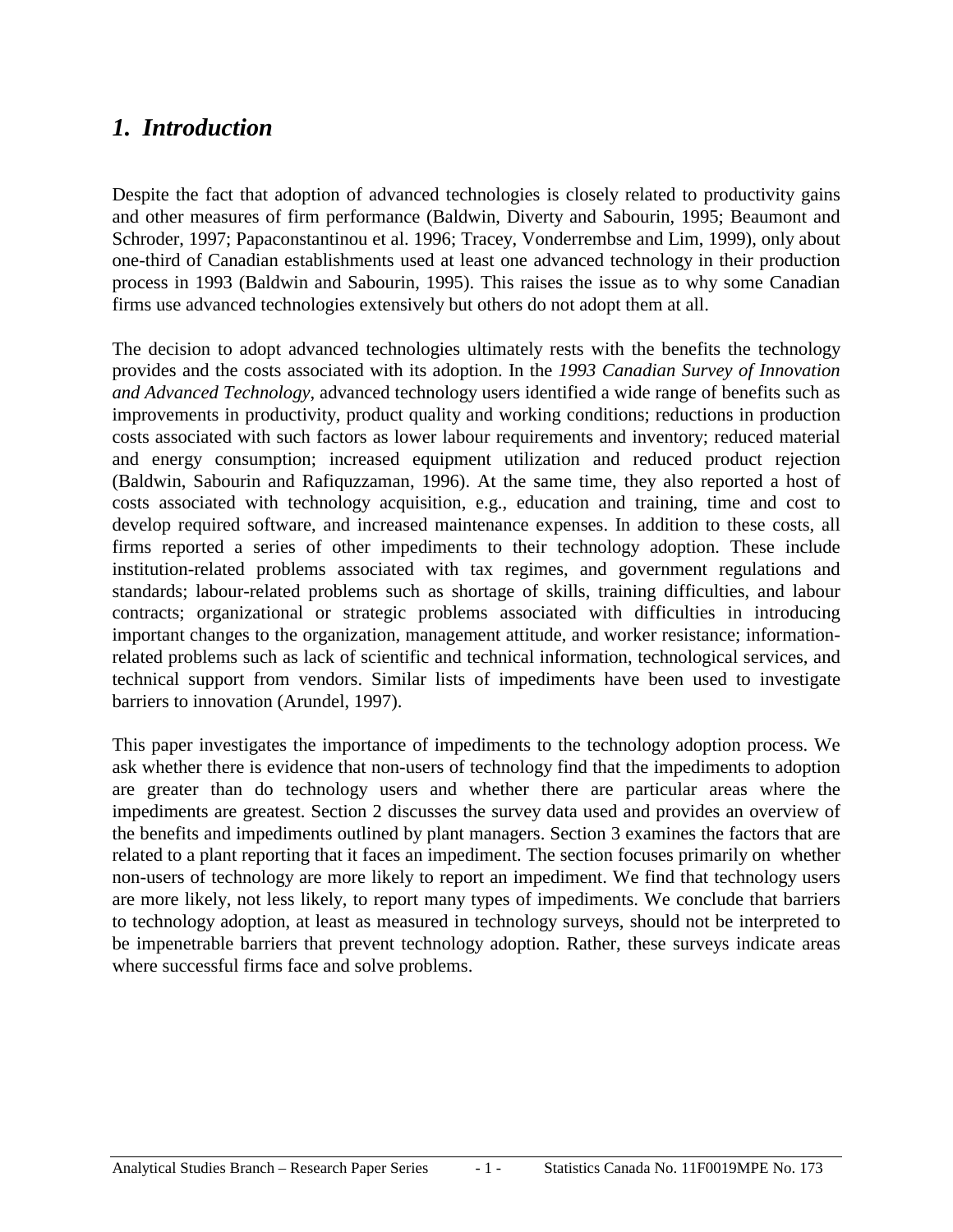# *2. Advanced Technology Adoption: An Overview of Benefits and Impediments*

Since the technology adoption decision is closely related to the net benefits that are perceived to flow from the implementation of new equipment, this section outlines the benefits of advanced technology adoption in the Canadian manufacturing sector, and the extent to which firms face various impediments. We begin with a brief introduction of the data used in the analysis.

### *2.1 Data Source*

 $\overline{a}$ 

The data used for this analysis are extracted from the *1993 Survey of Innovation and Advanced Technology* (SIAT) of Statistics Canada. Stratified by size, industry and province, the 1993 SIAT sample is randomly drawn from a frame of all establishments in the Canadian manufacturing sector, which is maintained in the Business Register Division of Statistics Canada. There are eight sections to the survey questionnaire. Three sections of the survey examine the incidence of advanced technology use at the plant level, the benefits derived therefrom, and the impediments that plants reported as delaying technology adoption. The survey also explores the innovation activity of the firm owning the plant—incidence of innovation, existence of research and development units, and the characteristics of the firm's competitive environment. These data provide us with measures of impediments to technology use and measures of the technological and innovative activity of establishments and their owning enterprises. In addition, the survey provides us with certain general characteristics such as ownership, degree of competition, and extent of employee unionization. More details on the survey can be found in Baldwin and Sabourin (1995), and Baldwin, Sabourin and Rafiquzzaman (1996).

Data from the SIAT survey are combined with data drawn from the Census of Manufactures of Statistics Canada on various characteristics of each of the plants in the survey—size, age, nationality (domestic- or foreign-controlled), and growth over the decade prior to the survey. These and other characteristics are used in a multivariate analysis to determine the factors that are related to whether a firm indicated that it faced different impediments to the acquisition and adoption of advanced technology.

The survey collects information on 22 detailed advanced manufacturing technologies.<sup>1</sup> For this analysis, these categories are classified into six groups according to their specific function in the production process—design and engineering, fabrication and assembly, automated material handling, inspection and communications, manufacturing information systems, and integration and control. Table 1 itemizes these technologies and the functional group into which they fall.

<sup>&</sup>lt;sup>1</sup> Related surveys that focus only on technology have been done by the Australian Bureau of Statistics (1989) and the U.S. Bureau of the Census (1989, 1993).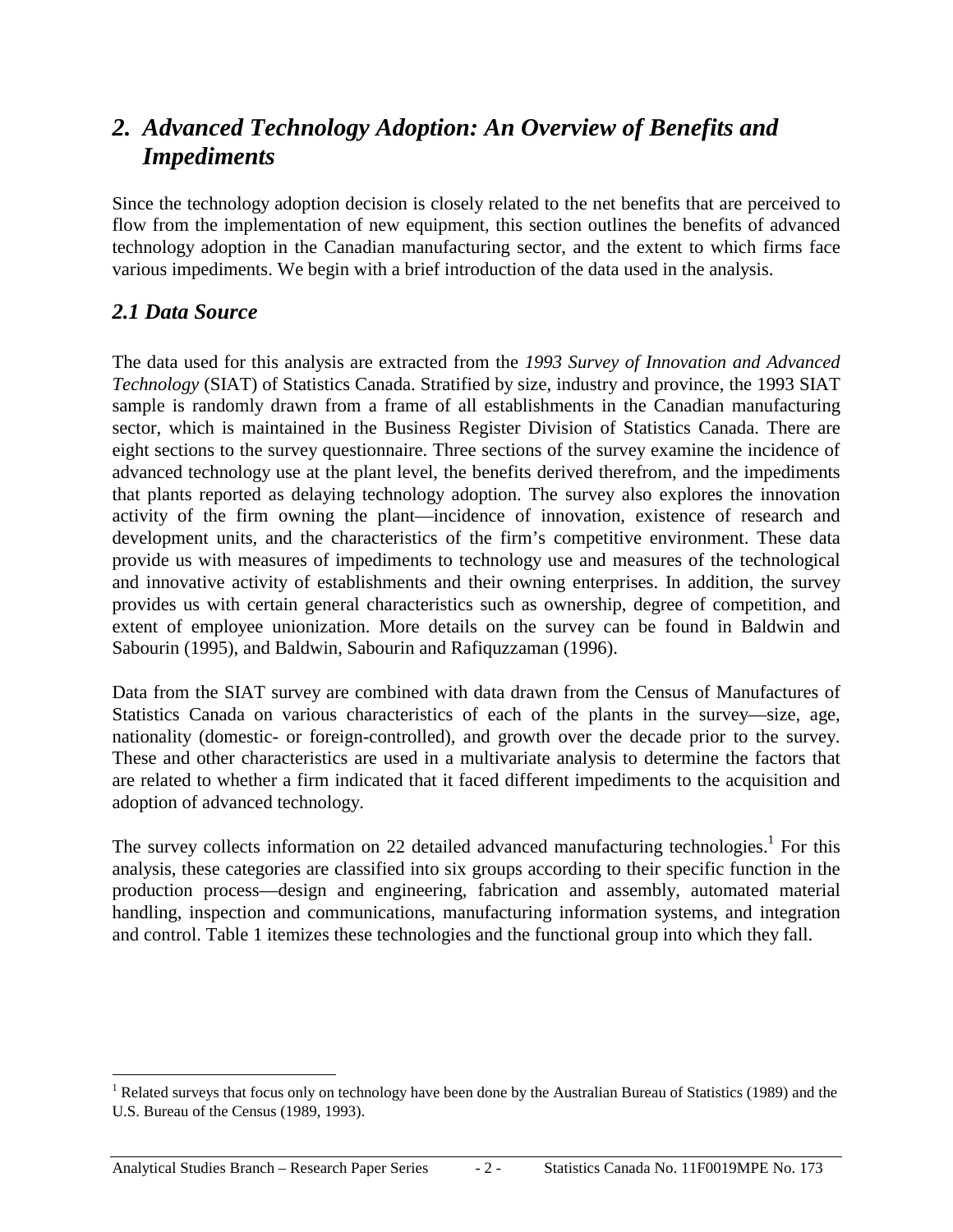| <b>Functional Group</b>               | Technology                                                            | Description                                                                                                                                                         |
|---------------------------------------|-----------------------------------------------------------------------|---------------------------------------------------------------------------------------------------------------------------------------------------------------------|
| Design and                            | Computed-aided design/engineering<br>$\bullet$                        | Use of computers for drawing and designing parts or products (CAD/CAE)<br>$\bullet$                                                                                 |
| Engineering                           | CAD output to control manufacturing                                   | Use of CAD output for controlling manufacturing machines<br>$\bullet$                                                                                               |
|                                       | Digital representation of CAD output                                  | Use of digital representation of CAD output for controlling manufacturing machines<br>$\bullet$                                                                     |
| Fabrication and                       | Flexible manufacturing cells/systems<br>$\bullet$                     | Machines with fully integrated material handling capabilities controlled by computers<br>$\bullet$                                                                  |
| Assembly                              | Numerically controlled and computer                                   | or programmable controllers                                                                                                                                         |
|                                       | numerically controlled machines                                       | A single machine numerically/computer-numerically controlled with/without                                                                                           |
|                                       | Materials working lasers                                              | automated material handling capabilities                                                                                                                            |
|                                       | Pick and place robots                                                 | Laser technology used for welding, cutting, treating, scribing and marking                                                                                          |
|                                       | Other robots<br>$\bullet$                                             | A simple robot which transfers items from one place to another<br>$\bullet$                                                                                         |
| <b>Automated Material</b><br>Handling | Automated storage/retrieval systems<br>$\bullet$                      | Computer-controlled equipment for the automatic handling and storage of materials,<br>$\bullet$<br>parts, sub-assemblies or finished products                       |
|                                       | Automated guided vehicle systems<br>$\bullet$                         | Vehicles equipped with automatic guidance devices<br>$\bullet$                                                                                                      |
| Inspection and<br>Communications      | Automatic inspection equipment for<br>$\bullet$<br>incoming materials | Automatic sensor-based equipment used for inspecting or testing incoming or in-<br>$\bullet$<br>process materials                                                   |
|                                       | Automatic inspection equipment for<br>$\bullet$<br>final products     | Automatic sensor-based equipment used for inspecting/testing final products                                                                                         |
|                                       | Local area network for technical data                                 | Use of local area network (LAN) to exchange technical data with design and<br>engineering departments                                                               |
|                                       | Local area network for factory use                                    | Use of LAN to exchange information between different points on the factory floor                                                                                    |
|                                       | Inter-company computer network                                        | Networks connecting establishments with sub-contractors, suppliers and customers<br>$\bullet$                                                                       |
|                                       | Programmable controllers                                              | Control device that has programmable memory for storage of instruction                                                                                              |
|                                       | Computers used for control in                                         | Computers on the factory floor that may be dedicated to control, but which are                                                                                      |
|                                       | factories                                                             | capable of being reprogrammed for other functions                                                                                                                   |
| Manufacturing                         | Materials requirement planning<br>$\bullet$                           | Computer-based production management and scheduling system to control order<br>$\bullet$                                                                            |
| <b>Information Systems</b>            |                                                                       | quantities, inventory and finished products                                                                                                                         |
|                                       | Manufacturing resource planning                                       | Computer-based production management of machine loading and production<br>scheduling, as well as inventory control and material handling                            |
| Integration and                       | Computer integrated manufacturing                                     | All manufacturing processes are integrated and controlled by a central computer                                                                                     |
| Control                               | Supervisory control and data                                          | On line, computer-based monitoring and control of process and plant variables at a                                                                                  |
|                                       | acquisition                                                           | central site                                                                                                                                                        |
|                                       | Artificial intelligence/expert systems                                | A machine performing tasks normally attributed to human intelligence/the<br>computerization of knowledge of experts in narrowly defined fields, e.g., fault finding |

#### **Table 1. Advanced Manufacturing Technologies**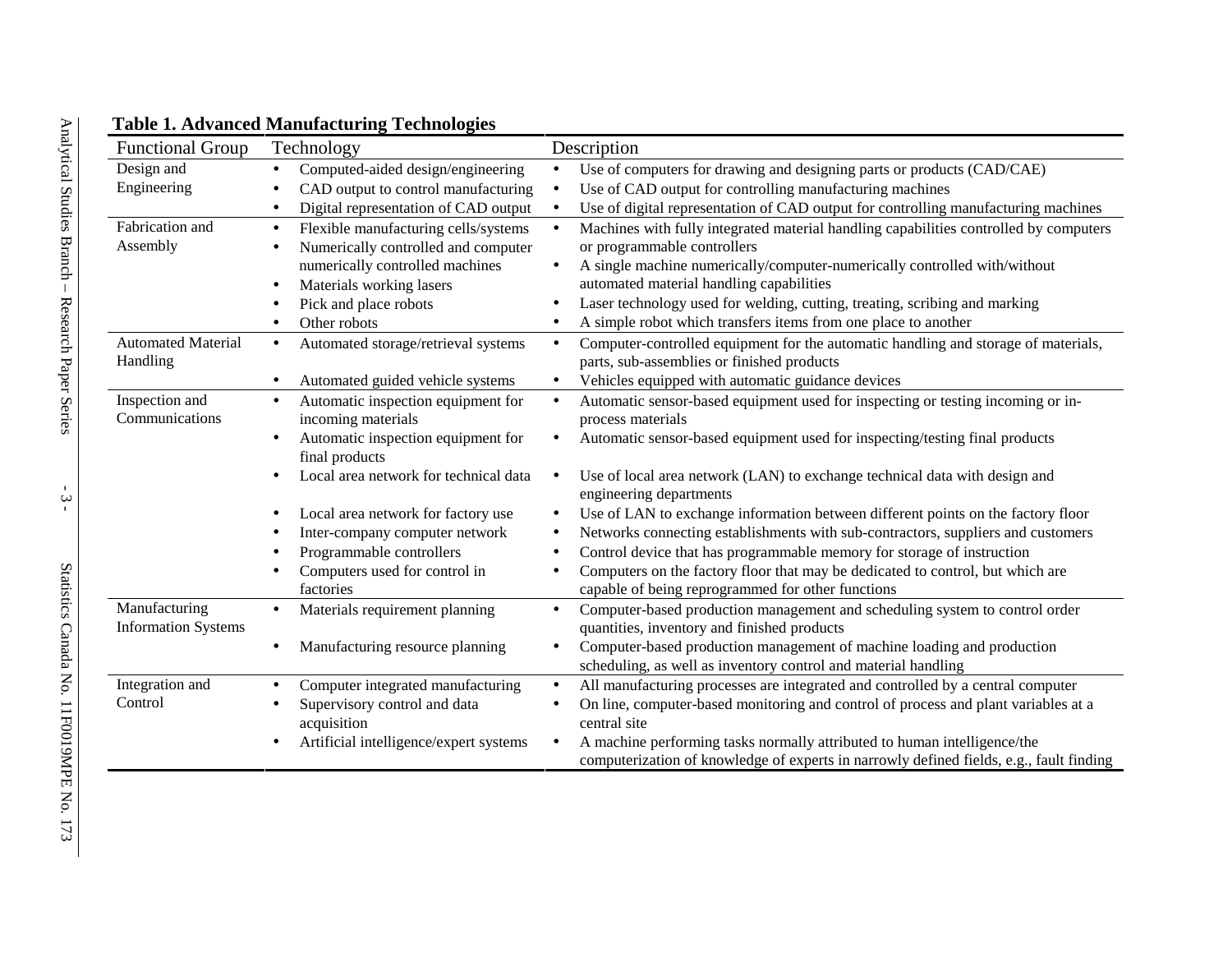|                     | Number of Technologies in Use |      |        |  |  |  |  |  |  |
|---------------------|-------------------------------|------|--------|--|--|--|--|--|--|
|                     |                               | to 4 | 5 to 9 |  |  |  |  |  |  |
| % of Shipments      | 18.9                          |      | 26.7   |  |  |  |  |  |  |
| % of Establishments |                               |      |        |  |  |  |  |  |  |

**Table 2. Advanced Technology Adoption in the Canadian Manufacturing Sector, 1993**

Source: Baldwin and Sabourin (1995).

Technology-using plants tend to be large, though not numerous. Establishments that used at least one advanced technology accounted for over 81% of all Canadian manufacturing shipments in 1993 (Table 2).<sup>2</sup> However, the adoption of advanced technologies is not extensive. Only a little over one-third of establishments used at least one advanced technology.

What is it then that leads some firms to use advanced technologies but others to not adopt them at all? The decision to adopt advanced technologies ultimately rests on the benefits that the technology provides and the costs associated with its adoption. The latter depend upon the impediments that firms face. The next two sub-sections outline the benefits and impediments associated with technology adoption.

### *2.2 Benefits of Advanced Technology Adoption*

The benefits of technology use are far ranging—from increasing productivity, to improving flexibility, to producing higher quality products, to reducing production costs (Beaumont and Schroder, 1997; Rischel and Burns, 1997; Small, 1998).

Improvements in productivity occur when the same output can be produced with fewer inputs. This leads to a reduction in production costs. Production costs can also be reduced when lower cost inputs can be substituted for higher cost inputs, when lower skilled labour can be substituted for higher skilled labour. Flexibility is a benefit when product line diversity can be extended by new technologies. Product quality improvements result from lower scrappage rates or from more reliable products, i.e., computer power sources that have lower failure rates.

The benefits and effects associated with advanced technology adoption reported by managers in technology-using plants are itemized in Table 3. Since benefits are likely to be technology specific and the functional groups adopted correspond to different stages of the production process, the benefits are reported for of each of the four different functional groups described above—design and engineering (DE), fabrication and assembly (FA), automatic material handling (AMH), and inspection and communications  ${(\text{IC})}$ .<sup>3</sup> Columns 1 to 4 are weighted by shipments; Columns 5 to 8 by establishments. $4$  It should be noted, of course, that the functional groups are not used independently of one another. But by comparing how the percentage of

<sup>&</sup>lt;sup>2</sup> An additional 3% of shipments were accounted for by establishments that planned to use at least one advanced technology within the next two years.

 $3$  The other two functional groups of technologies (manufacturing information systems, and integration and control) are relatively uncommon and not as frequently used. Their results are hence not reported.

<sup>&</sup>lt;sup>4</sup> Shipment-weighted percentages indicate the proportion of shipments from plants that used the technology. Establishment-weighted percentages present the fraction of establishments using the technology.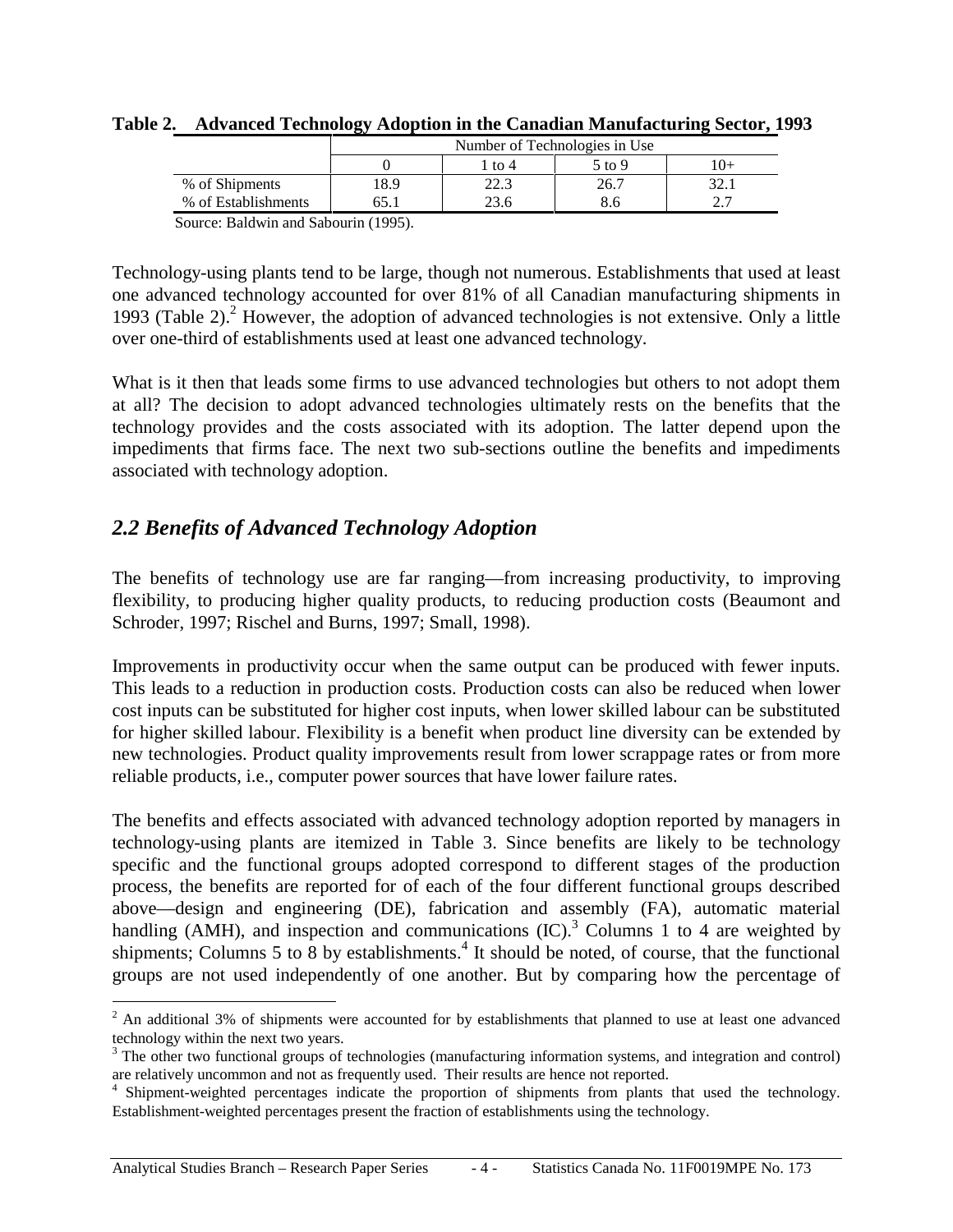plants (weighted or unweighted by shipments) reporting a specific benefit differs across functional group categories, we can investigate whether the most important categories varies by functional group. Generally, they do not.

An improvement in overall productivity (sometimes referred to as total factor productivity) is the most frequently reported benefit associated with advanced technology adoption. Over half of design and engineering, fabrication and assembly, and automatic material handling technology users reported an improvement in productivity. The dominance of this benefit is even more evident when the results are weighted by shipments. Design and engineering, fabrication and assembly, and automatic material handling technology users that registered an improvement in productivity accounted for 70% to 77% of shipments. Productivity improvement is also the most important benefit category for inspection and communication technology users, but here it shares the lead with improvements in product quality.

Overall productivity improvements can be achieved through a variety of means, e.g., a reduction in labour usage, raw material or energy consumption, and better equipment utilization. To various degrees, advanced technology users identify benefits in all of these areas. But the dominant category here is a reduction in labour requirements. Labour costs are not, however, reduced by substituting unskilled for skilled labour. In general, a larger percentage of firms indicates that skill levels increased rather than decreased. Generally, the second most important cause of productivity enhancement results from increases in equipment utilization—especially in large plants using fabrication and assembly and automated material handling technologies. In all cases, the adoption of advanced technologies led to greater, not less, capital investment. Thus the benefits of advanced technology use are accompanied by greater costs—both because of the need for more skilled labour and increases in capital investment.

The second most important benefit resulting from the adoption of advanced technologies is an improvement in product quality. One-third to slightly more than half of users felt that their product quality had improved; the share of total user shipments accounted for by establishments reporting such a benefit ranged from a low of 47% for design and engineering technology users to a high of 65% for technology users in the fabrication and assembly area. Much of this quality improvement is associated with lower scrappage rates. The percentage of establishments indicating that they had lower product rejection rates as a result of the introduction of advanced technologies is almost as high as those indicating that product quality had improved—especially so for users of advanced technologies in fabrication and assembly.

Advanced technology users also report that improved product flexibility was a benefit thereby confirming predictions that new advanced technologies would have a dramatic effect in this area (Young, Francis and Young, 1993; Spina et al., 1996). Finally, a good percentage of firms report that working conditions had improved as a result of advanced technology use. In summary, advanced technology users report an impressive list of benefits, with productivity and quality improvements being the most important.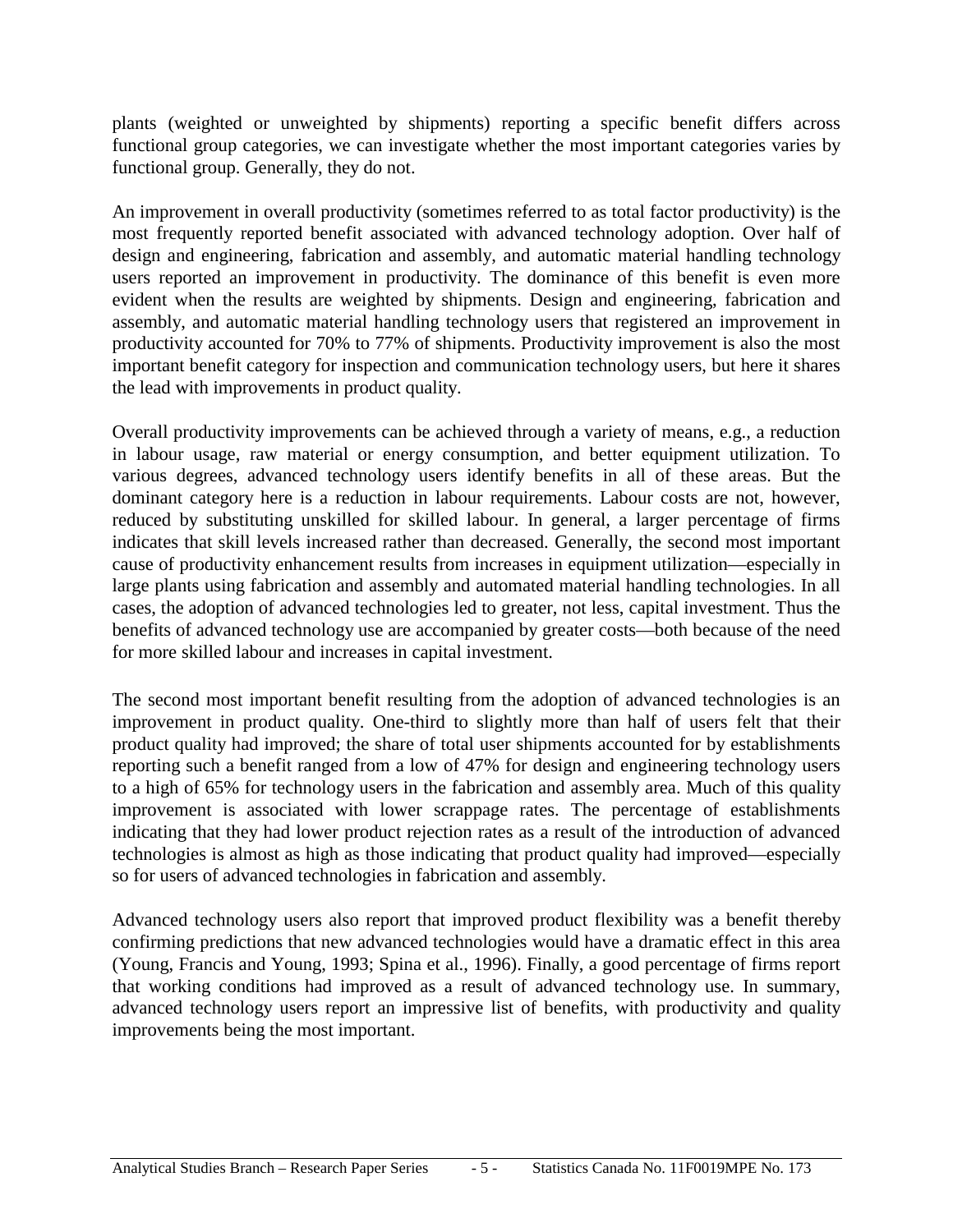|                                   |             |             | % of Shipments |                |             |             | % of Establishments |                |
|-----------------------------------|-------------|-------------|----------------|----------------|-------------|-------------|---------------------|----------------|
|                                   | Design      | Fabrication | Automatic      | Inspection     | Design      | Fabrication | Automatic           | Inspection     |
| Benefit/Effect                    | and         | and         | material       | and            | and         | and         | material            | and            |
|                                   | engineering | assembly    | handling       | communications | engineering | assembly    | handling            | communications |
|                                   | (1)         | (2)         | (3)            | (4)            | (5)         | (6)         | (7)                 | (8)            |
| Improvement in productivity       | 70.1        | 75.9        | 77.4           | 54.6           | 56.0        | 55.7        | 54.2                | 34.3           |
| Reduction in labour requirements  | 48.6        | 72.1        | 50.0           | 31.5           | 35.3        | 47.6        | 54.2                | 21.7           |
| Reduction in material consumption | 19.0        | 34.1        | 15.0           | 13.8           | 17.2        | 24.0        | 15.2                | 10.7           |
| Reduction in energy consumption   | 9.8         | 24.3        | 7.7            | 11.7           | 7.3         | 15.1        | 8.7                 | 6.6            |
| Increase in equipment utilization | 29.5        | 43.3        | 56.3           | 29.3           | 13.0        | 23.8        | 20.2                | 12.4           |
| Increase in capital requirements  | 33.2        | 52.6        | 58.6           | 30.1           | 25.6        | 35.2        | 27.3                | 18.8           |
| Reduction in capital investment   | 3.9         | 6.1         | 5.6            | 3.0            | 3.0         | 4.7         | 3.7                 | 1.5            |
| Reduction in inventory            | 9.3         | 43.2        | 20.2           | 22.1           | 8.0         | 22.0        | 23.0                | 9.7            |
| Improvement in product quality    | 46.7        | 65.2        | 56.8           | 51.2           | 43.1        | 52.9        | 32.6                | 33.7           |
| Reduction in product rejection    | 18.3        | 57.8        | 52.6           | 41.3           | 20.9        | 39.9        | 24.2                | 22.5           |
| Reduction in set-up time          | 38.7        | 51.2        | 46.4           | 11.0           | 26.8        | 38.7        | 19.6                | 10.8           |
| Increase in product flexibility   | 37.4        | 48.7        | 52.5           | 19.0           | 30.1        | 32.2        | 18.3                | 12.7           |
| Improvement in working conditions | 28.5        | 43.8        | 58.5           | 19.2           | 18.0        | 33.5        | 29.8                | 15.2           |
| Reduction in environmental        | 5.3         | 26.2        | 7.4            | 11.2           | 8.4         | 15.7        | 11.6                | 8.4            |
| damage                            |             |             |                |                |             |             |                     |                |
| Increase in skill requirements    | 54.2        | 56.0        | 58.8           | 47.2           | 34.0        | 32.4        | 25.1                | 26.4           |
| Reduction in skill requirements   | 8.2         | 15.8        | 5.0            | 5.6            | 4.8         | 9.7         | 7.6                 | 3.1            |

#### **Table 3. Benefits and Effects of Advanced Technology Adoption**

Note: Benefits and effects are not mutually exclusive; neither is the use of groups of technologies.

Source: Baldwin, Sabourin and Rafiquzzaman (1996).

 $-9-$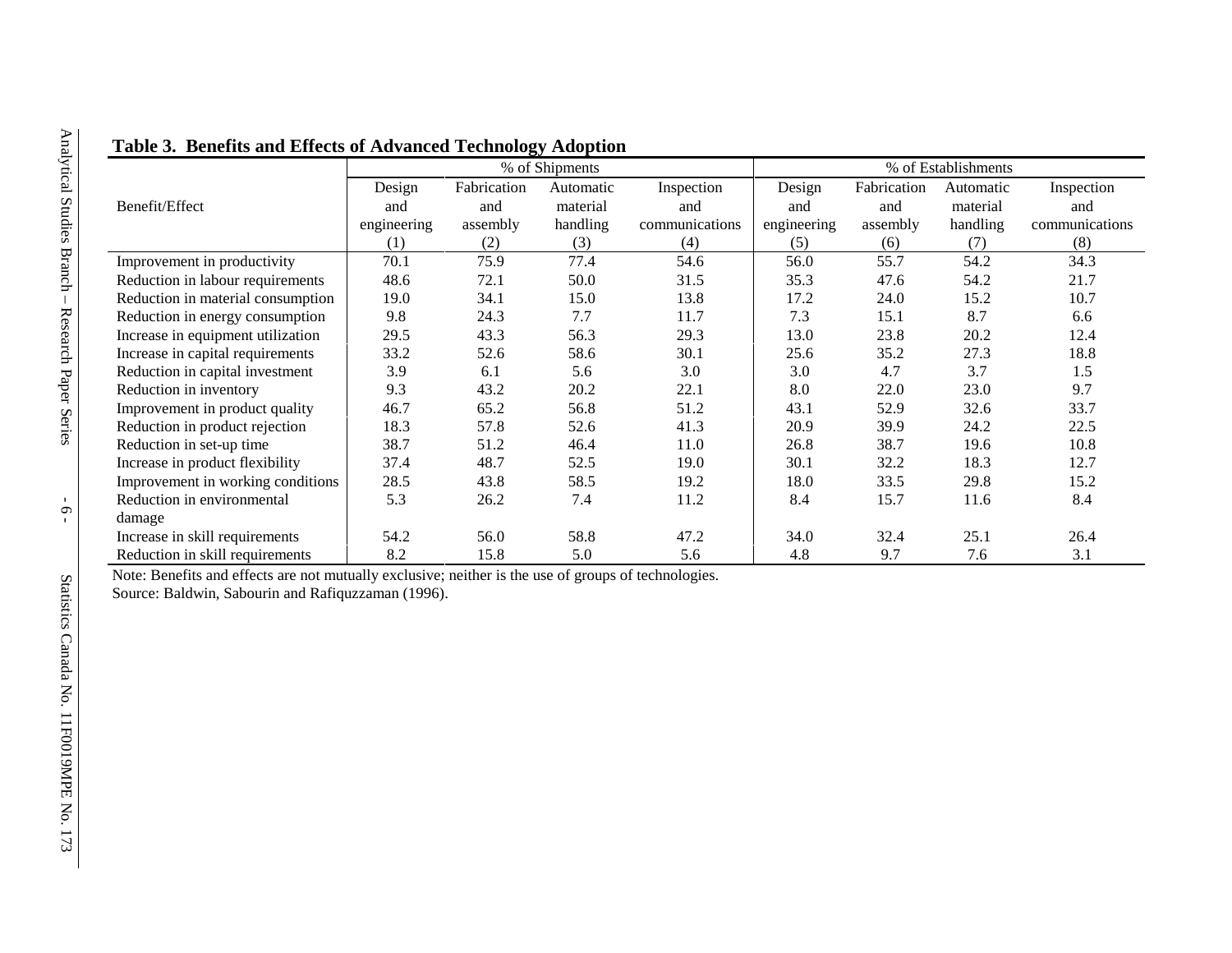### *2.3 Impediments to Advanced Technology Adoption*

The impediments that were investigated in the SIAT survey can be divided into five groups. The first includes a set of general cost-related problems associated with advanced technology adoption, including the cost of capital, the cost of technology acquisition, the cost of related equipment acquisition, the cost of related software development, and increased maintenance expenses.

Four other areas were also identified—impediments that arise from government policy (what we call institutional-related problems), from labour market imperfections, from internal organization problems and from imperfections in the market for information. Each of these also increases the costs of adopting advanced technology—but the causes are somewhat more narrowly focused than the general cost-related items that are included in the first category.

Labour-related problems include difficulties that arise because new technologies and innovation generally need higher skill levels (Baldwin, Gray and Johnson, 1996; Baldwin and Da Pont, 1996). In the face of these needs, a firm may encounter impediments to adoption if there is a shortage of skills available on the market, or if it faces training difficulties in overcoming deficiencies, or if its labour contracts act to constrain its ability to substitute labour across tasks.

Organizational problems are those associated with difficulties in implementing the types of internal change in a firm that are required for the adoption of advanced technologies. The first of these is the difficulty in introducing important changes to the organization. For example, the introduction of computer-aided design may require new structures that link engineering development with the production department so that the advantages of concurrent engineering practices can be fully exploited. Other organizational problems stem from a poor attitude of senior management towards new technologies, or worker resistance.

Institution-related problems are those associated with tax regimes (both the R&D tax credit and capital cost allowances) and with government regulations and standards. Information-related problems arise if markets for knowledge are imperfect.

They include lack of scientific and technical information, technological services, and technical support from vendors.

Table 4 reports the percentage of plant managers who reported that these problems impeded the adoption of advanced technologies. Two measures of technological activity are used to examine differences in the impediments faced by the more technologically active. First, we report the percentage of technology users and technology non-users that reported the impediment, where a technology user is defined as a plant that uses any of the 22 advanced technologies. We also divide the sample of plants into those whose parent company reported an innovation (defined as the introduction of a new product or process) in the three year period prior to the survey and those who did not report an innovation during that period. Columns 1 to 5 contain the percent of shipments in plants reporting a particular impediment; Columns 6 to 10 the percentage of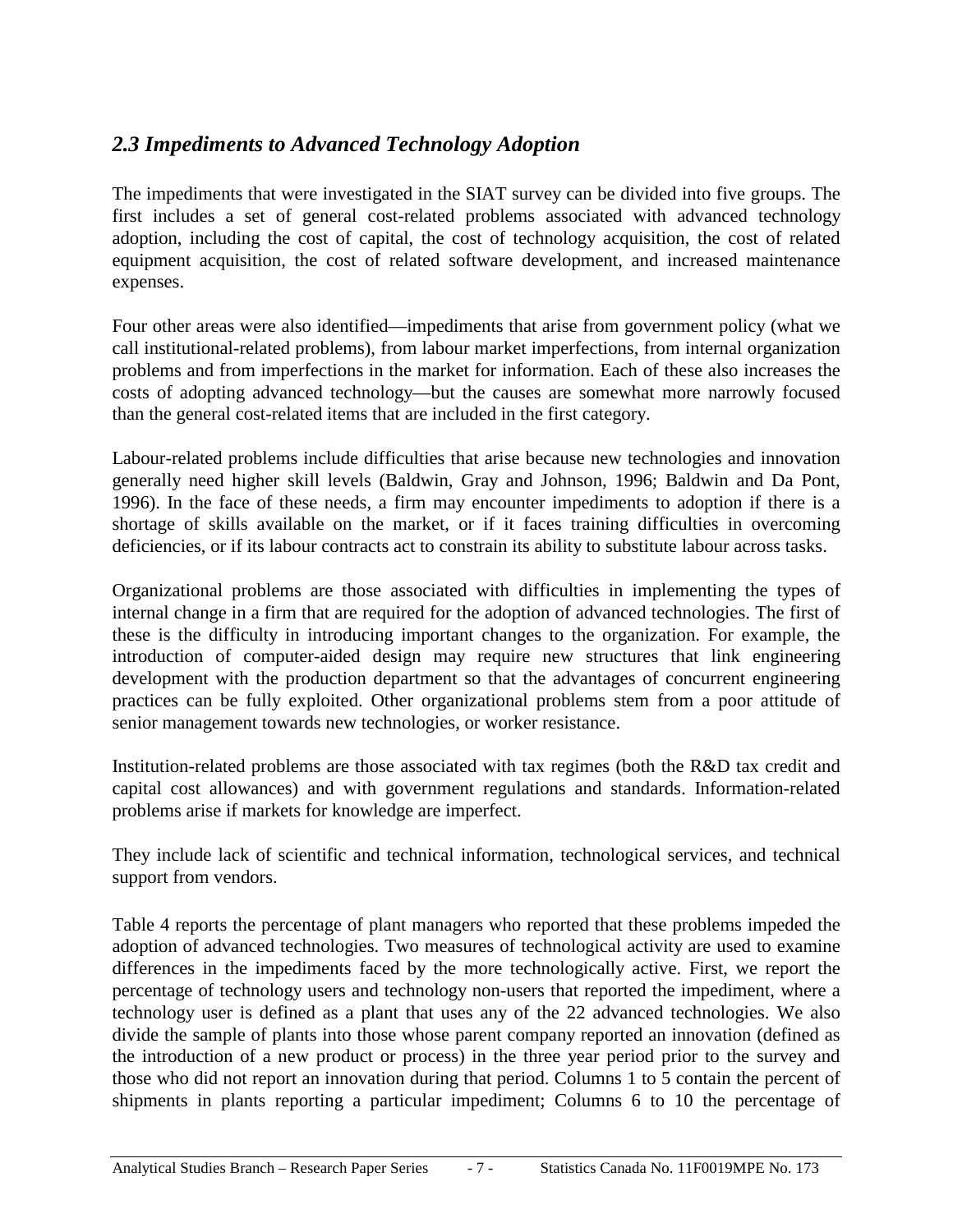establishments (duly weighted to represent the manufacturing population) reporting that they experienced the particular impediment. The importance given to the impediments will differ in the first panel (Columns 1 to 5) from the second panel (Columns 6 to 10) if larger firms are more likely to designate an impediment as important.

Among the five broad groups of impediments, general cost-related problems are the most important and most frequently reported by firms. Economics is at work in the innovation process in that broad generic classes of costs like equipment and capital are seen to have an impact on the investment decision. Contributory cost factors (in order of importance) are cost of equipment, cost of capital investment, cost of technology acquisition, cost of software development, and maintenance expenses. Over two-thirds of establishments encountered at least one of these impediments, accounting for nearly 80% of all manufacturing shipments. Whether we use the percentage of establishments (Column 6) or the share of shipments (Column 1), the rankings of these factors are about the same, thereby indicating that large and small firms place about equal emphasis on these general cost-related impediments.

Labour-related problems, stemming from skill shortages, training difficulties or labour contracts, are the area where specific problems are most important. Some 29% of establishments reported them as impediments. Shipments from establishments that experienced at least one of these difficulties amounted to 37% of total manufacturing output.

The next most important group are organization-related problems caused by difficulties in introducing important changes to the organization, management attitude and worker resistance. One out of every five firms experienced one of these problems. Contrary to the other categories however, the share of shipments in plants reporting this problem (34%) is significantly higher than the percentage of establishments with the problem (21%), thereby indicating that larger establishments are more likely to have these problems.

The least important category of impediments consists of institution-related problems (associated with the R&D investment tax credit, capital cost allowance and government regulations) and information-related problems (such as lack of scientific and technical information, lack of technological services and lack of technical support from vendors).

If impediments are the primary deterrents to technology use and innovation, it might be expected that non-users and non-innovators would report higher impediments. This is not the case. With rare exceptions, the percentage of users reporting impediments is markedly and consistently higher than among non-users; it is also more frequent among innovators than non-innovators.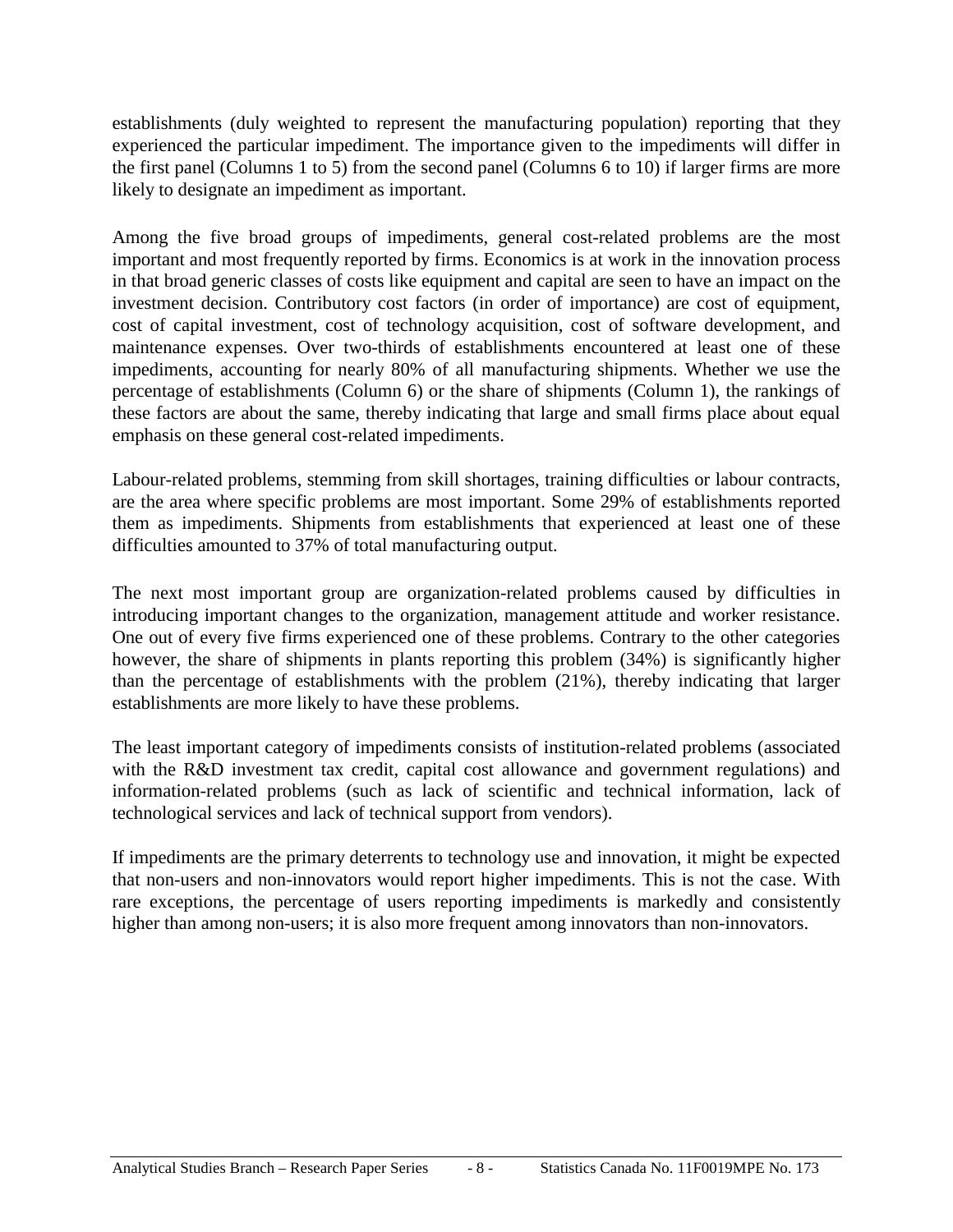|                                  |       |            | % of Shipments |           |           |       |            | % of Establishments |           |           |
|----------------------------------|-------|------------|----------------|-----------|-----------|-------|------------|---------------------|-----------|-----------|
| Impediment                       | All   | Technology | Non-           | Innovator | Non-      | All   | Technology | Non-                | Innovator | Non-      |
|                                  | firms | user       | user           |           | innovator | firms | user       | user                |           | innovator |
|                                  | (1)   | (2)        | (3)            | (4)       | (5)       | (6)   | (7)        | (8)                 | (9)       | (10)      |
| Cost-related                     | 79.1  | 83.5       | 58.7           | 82.9      | 66.4      | 68.5  | 76.9       | 63.1                | 72.6      | 65.9      |
| Capital                          | 49.2  | 50.7       | 42.1           | 49.8      | 46.9      | 47.0  | 48.9       | 45.7                | 47.6      | 46.6      |
| Equipment                        | 56.4  | 58.6       | 46.1           | 59.6      | 45.6      | 53.0  | 58.8       | 49.3                | 56.7      | 50.8      |
| Software development             | 21.8  | 23.6       | 12.9           | 21.6      | 22.4      | 17.5  | 22.9       | 14.1                | 21.1      | 15.4      |
| Maintenance                      | 13.3  | 14.0       | 10.1           | 14.1      | 10.7      | 12.4  | 12.8       | 12.1                | 12.2      | 12.5      |
| Technology acquisition           | 28.8  | 30.1       | 23.1           | 30.1      | 24.6      | 27.9  | 28.1       | 27.8                | 26.9      | 28.5      |
| <b>Institution-related</b>       | 15.5  | 15.9       | 13.2           | 16.5      | 11.9      | 16.4  | 16.6       | 16.4                | 18.6      | 15.1      |
| R&D investment tax credit        | 7.6   | 8.0        | 5.8            | 8.7       | 3.8       | 7.7   | 9.8        | 6.4                 | 11.7      | 5.3       |
| Capital cost allowance           | 8.7   | 9.5        | 4.9            | 9.7       | 5.0       | 8.4   | 9.5        | 7.6                 | 9.9       | 7.4       |
| Regulations and standards        | 7.2   | 7.4        | 6.3            | 6.8       | 8.4       | 9.9   | 8.1        | 11.1                | 9.3       | 10.3      |
| Labour-related                   | 37.2  | 39.9       | 24.2           | 39.0      | 30.9      | 28.8  | 34.5       | 25.2                | 33.7      | 25.8      |
| Skill shortage                   | 22.8  | 24.3       | 15.7           | 24.0      | 18.7      | 20.2  | 22.7       | 18.6                | 23.3      | 18.3      |
| Training difficulty              | 19.3  | 20.7       | 12.8           | 19.8      | 17.5      | 16.8  | 20.5       | 14.4                | 18.0      | 16.0      |
| Labour contract                  | 13.0  | 14.2       | 7.3            | 13.4      | 11.3      | 5.8   | 7.2        | 4.9                 | 7.2       | 4.9       |
| <b>Organization-related</b>      | 34.1  | 37.3       | 18.9           | 35.9      | 28.1      | 20.9  | 26.1       | 17.7                | 24.9      | 18.5      |
| Difficulty in introducing change | 23.3  | 25.7       | 11.9           | 25.4      | 16.2      | 13.0  | 15.9       | 11.1                | 17.2      | 10.4      |
| Management attitude              | 16.7  | 18.5       | 8.3            | 16.8      | 16.4      | 7.9   | 9.4        | 7.0                 | 9.2       | 7.2       |
| Worker resistance                | 11.0  | 11.3       | 9.4            | 11.5      | 8.9       | 9.0   | 10.7       | 7.9                 | 9.8       | 8.5       |
| <b>Information-related</b>       | 24.9  | 26.6       | 16.8           | 27.2      | 17.1      | 16.0  | 19.6       | 13.7                | 22.0      | 12.3      |
| Lack of information              | 12.4  | 12.3       | 12.9           | 12.9      | 10.7      | 10.4  | 10.5       | 10.4                | 13.3      | 8.7       |
| Lack of service                  | 9.8   | 10.1       | 8.3            | 10.4      | 7.7       | 7.7   | 8.2        | 7.4                 | 10.4      | 6.0       |
| Lack of support from vendors     | 10.9  | 11.3       | 8.8            | 11.5      | 8.8       | 8.6   | 11.0       | 7.1                 | 12.1      | 6.4       |

# **Table 4. Impediments to Advanced Technology Adoption**

Note: Impediment groups as well as sub-group components are not mutually exclusive. Group-level results refer to incidence of experiencing any of the impediments within the group.

 $-6 -$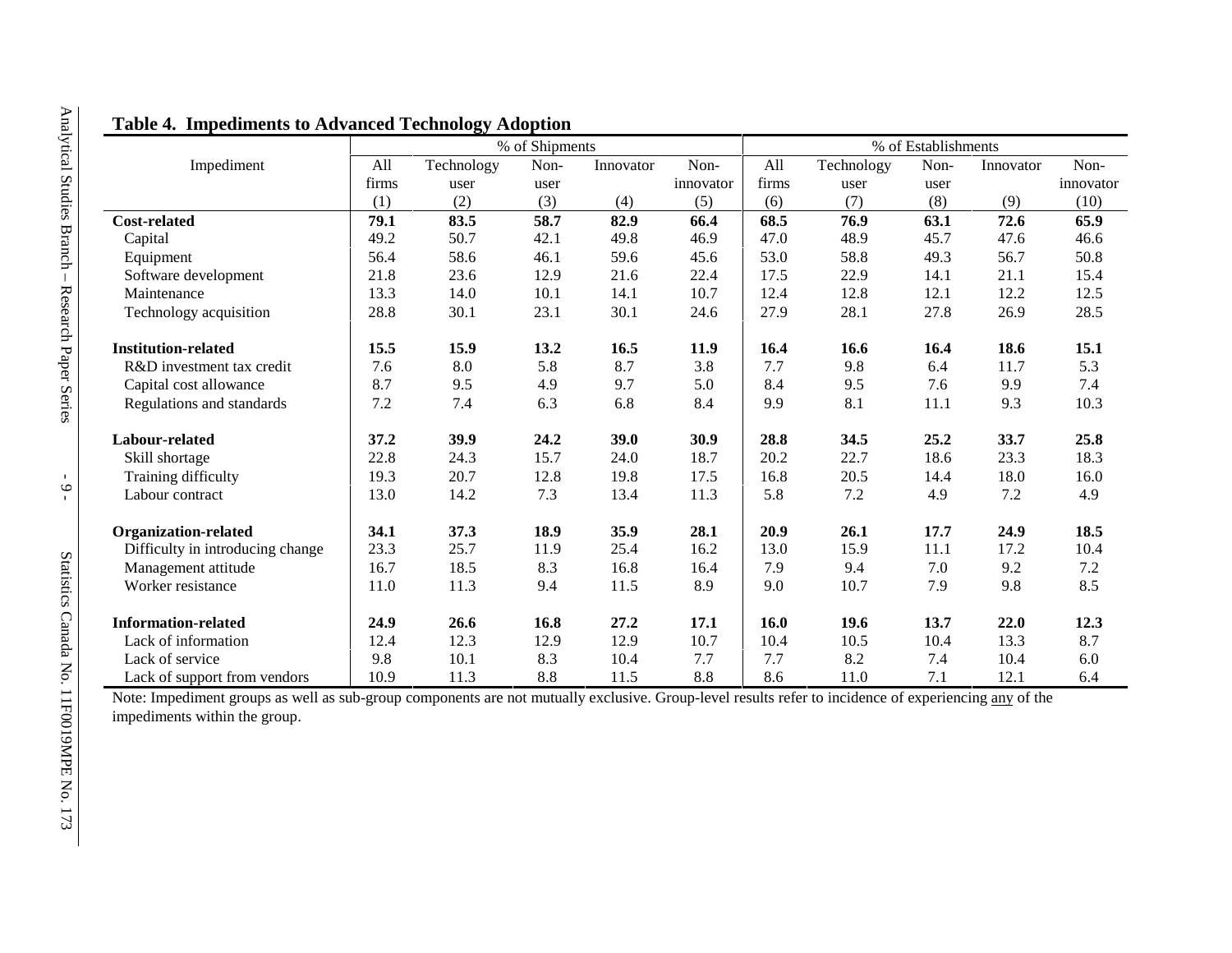A learning-by-doing model of technology adoption can explain this phenomenon. Firms have to assess the benefits of implementing technological changes. Firms that are innovative reap substantial benefits as we have already demonstrated. In order to reap those benefits, they have to incur the higher costs of new equipment and of research and development facilities. Other research has shown that there are many types of costs that are higher for technology users and innovators. For one, more technologically advanced firms find that their skill requirements increase after new technologies are introduced (Baldwin, Gray and Johnson, 1996). Training is more likely in firms that are high-tech users or innovators (Baldwin, 1999). Moreover, firms that are innovators are more likely to be developing greater competencies in other areas besides just human resources. Baldwin and Johnson (1996 and 1999) show that more innovative firms (especially those that introduced new products *and* new processes) develop greater competencies in a wide range of areas. They gain more from their high-risk innovation strategy, but they risk more and they incur higher costs because they have to master a wider range of competencies.

Therefore, when we compare users and non-users, we are dealing with two very different populations. Technology users or innovative firms have been exposed to the problems that come with an innovative strategy. Before adopting new technologies, firms have a basic understanding of the problems that they will face. This impression is correct only with regards to the broad overview of the relative importance of the different problems that they face. As proof of this, the relative ranking for users and non-users is quite similar—the correlation between the scores of users and non-users or innovators and non-innovators (whether using percentage of establishments or percentage of shipments is over 0.95). But the level of impediments is generally lower for non-users or for non-innovators. It is by attempting an innovative or technologically advanced strategy that a firm learns about the true intensity of the problems that it has to solve.

The one area where differences between technology users and non-users are generally smaller is with respect to government policy. When it comes to assessing the usefulness of R&D subsidy programs or the problems with government regulations, non-users are able *ex ante* to better assess the likelihood that government activity will benefit or restrict them.

In summary, we should expect a more advanced technology strategy to lead to more impediments being reported. While differences in impediments between technology users and non-users may be explained in the context of the learning-by-doing process of technology adoption, there are other factors that may come into play that need to be examined within a multivariate framework. Previous work has shown that there are inherent differences in terms of certain firm characteristics between technology users and non-users; and between innovating firms and noninnovating ones.<sup>5</sup> It may be that these characteristics also contribute to the observed differences in impediments. In the next section, we ask whether differences in the impediments persist after controlling for firm characteristics.

 $\overline{a}$ 

 $<sup>5</sup>$  For example, Baldwin and Diverty (1995) have shown that technology use is positively associated with firm size</sup> and output growth; the tendency for larger firms to be more innovative is also well documented (e.g., Baldwin, Gellatly, Johnson and Peters (1998); Evangelista and Sirilli (1997); Cosh, Hughes and Wood (1996)).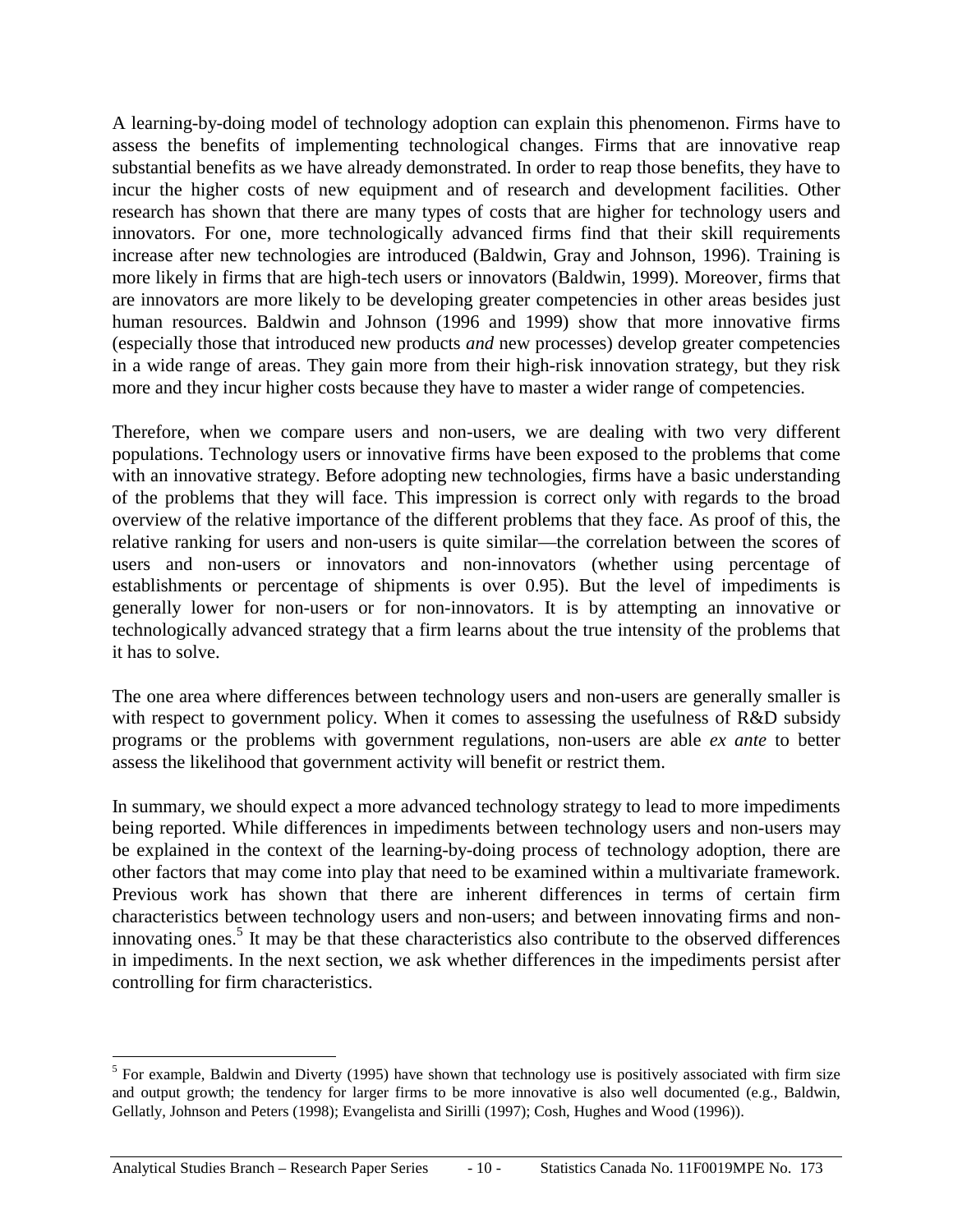## *3. Determinants of Impediments to Advanced Technology Adoption*

To examine the factors that are associated with impediments, we use multivariate analysis to relate the probability of reporting an impediment to whether a plant is technologically advanced and a set of plant characteristics, such as size, growth, region, and degree of innovativeness.

The regressions are performed for each of the five major groups of impediments: cost-related, institution-related, labour-related, organization-related, and information-related. For each group, the dependent variable takes a value of one if a plant reports any of the problems within the group; the value of zero otherwise. Since the dependent variable is dichotomous, we estimate the relationship with a logistic regression.<sup>6</sup>

### *3.1 Alternative Measures of Technologic and Innovative Activity*

Four different measures of technological activity are used to test the robustness of our hypothesis that impediments are higher in more technological advanced or more innovative firms.

The first is USER—Whether the plant uses advanced technology in the production process at all. This is a dichotomous variable taking a value of one if the plant uses any of the 22 technologies and zero otherwise. This measure distinguishes technology users from non-users but does not take into account the intensity of technology use.

The second—TECHUSE—measures the total number of advanced technologies in use. This is a continuous variable reflecting the total number of advanced technologies that a firm uses and it ranges in value from 0 to 22. This measure takes into account the intensity of technology use. Its form imposes a monotonic relationship between the number of technologies in use and the probability of reporting an impediment.

The third consists of a set of binary variables capturing different intensities—0, 1 to 4, 5 to 9 and 10 and more technologies. This measure takes into account the intensity of technology use and it allows for the possibility of a non-linear impact of the number of technologies that are used.

It should be noted that the first three measures essentially nest within each other, thereby allowing us to test whether capturing intensity as opposed to incidence of use matters.

Finally, the fourth variable—INNOV—measures whether the plants were innovative. This variable is broader than just the technology use variable. Innovative activities are measured by a dichotomous variable indicating if the plant's controlling firm introduced either a major product or process innovation in the three years prior to the survey.

 $\overline{a}$ 

<sup>&</sup>lt;sup>6</sup> Probit analysis, an alternative for dichotomous dependent variables, was tried and resulted in the same qualitative results.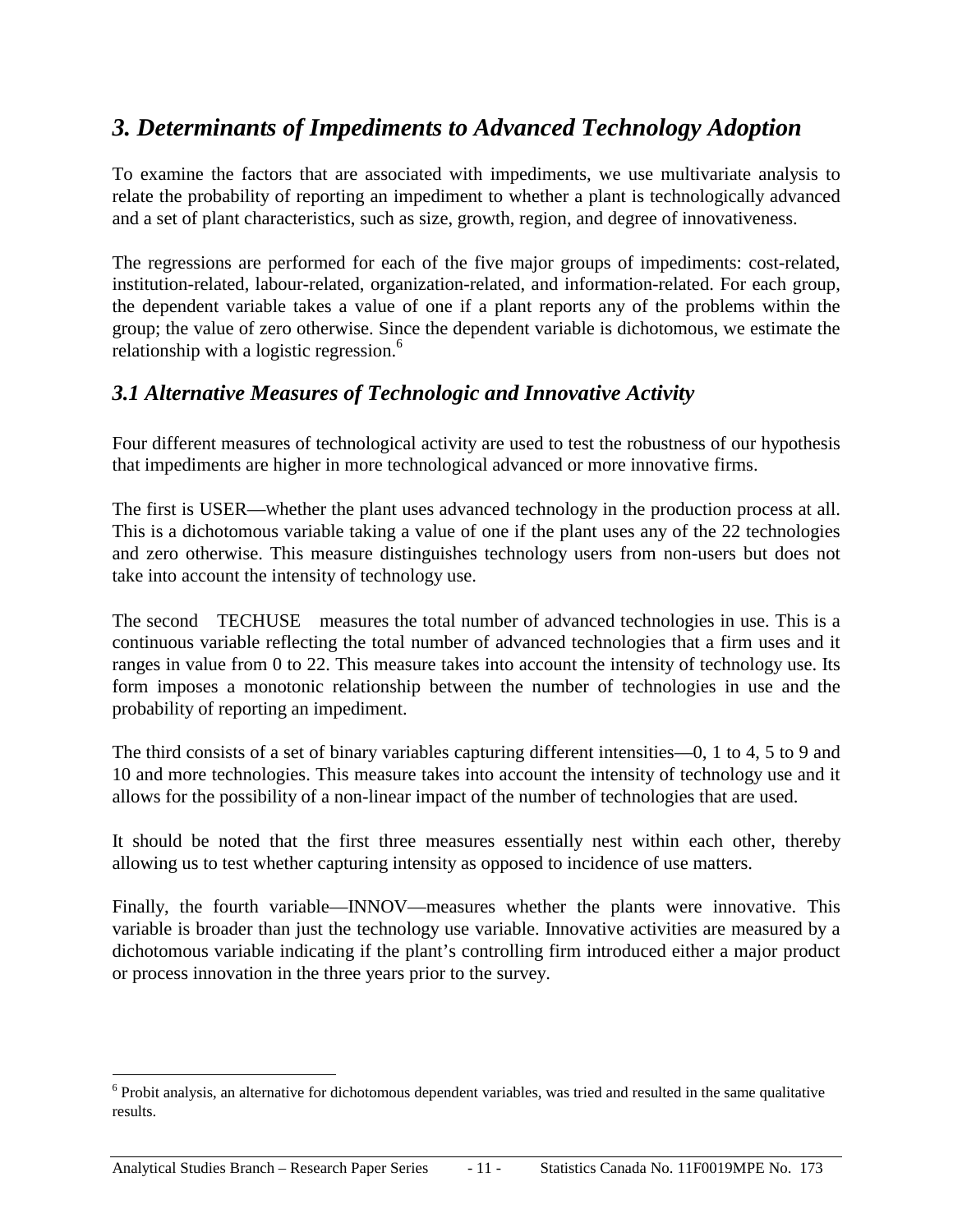### *3.2 Plant Characteristics*

Certain plant characteristics have been shown to be closely related to whether technology is used (Baldwin and Diverty, 1995) or whether a firm is innovative (Baldwin, Hanel and Sabourin, 2001). These include region, industrial sector, intensity of competition, age, output growth patterns, ownership, size and unionization.

These variables are included because they are expected to represent aspects of technology use that are not captured by the technology variables used. While we include variables such as USER or TECHUSE that measure the amount of technology use, these variables cannot completely capture the complexity or sophistication of the actual technological environment. Since larger, younger and foreign-controlled plants are more likely to use any technology (Baldwin and Diverty, 1995; Baldwin and Sabourin, 1997), we expect that plants with these characteristics are more technologically advanced in many dimensions and, therefore, should be more likely to report an impediment. Size of the establishment is measured by four binary variables capturing the number of employees: under 20, 20 to 99, 100 to 499, and 500 and over. Age of the firm is measured by three binary variables: born prior to 1975, between 1975 and 1984, and after 1984.

We also include regional binary variables to capture the same technological-intensity phenomenon. The incidence of advanced technology use is less in Atlantic Canada and Quebec relative to other provinces (Baldwin and Sabourin, 1995) and, therefore, the overall technical sophistication of these regions should also be reflected in generally lower impediments. Five economic regions are used in the regression analysis: Atlantic Canada consists of Newfoundland, Prince Edward Island, Nova Scotia and New Brunswick; Quebec; Ontario; the Prairie provinces, which includes Manitoba, Saskatchewan and Alberta; and British Columbia.

Growth of the plant is included for three reasons. First, growth is a measure of success and success is highly correlated with the degree of innovativeness in a firm (Baldwin, 1996; Baldwin and Johnson, 1998). Although we capture major innovations with INNOV, there are other more minor aspects that are omitted and that the growth variable is meant to represent. Therefore, we should expect growth to be positively related to impediments. Second, growing firms are technological sophisticated (Baldwin and Diverty, 1995). Third, growth itself leads to problems. Growing firms have to learn how to deal with the problems associated with larger size. Growing organizations have to change. New labour skills associated with running a larger firm are required. These problems are likely to be particularly severe in the area of labour impediments. Output growth patterns are measured as the change in a plant's manufacturing shipments over the 10-year period from 1982 to 1992. Ranking firms according to their growth in shipments during this period, we create three growth classes with an equal number of firms in each class. These are low or negative growth, medium growth, and high growth. Nationality of ownership is represented by a binary variable, CANADIAN, that takes a value of one if the plant's parent indicated that it was controlled by Canadians and zero, otherwise.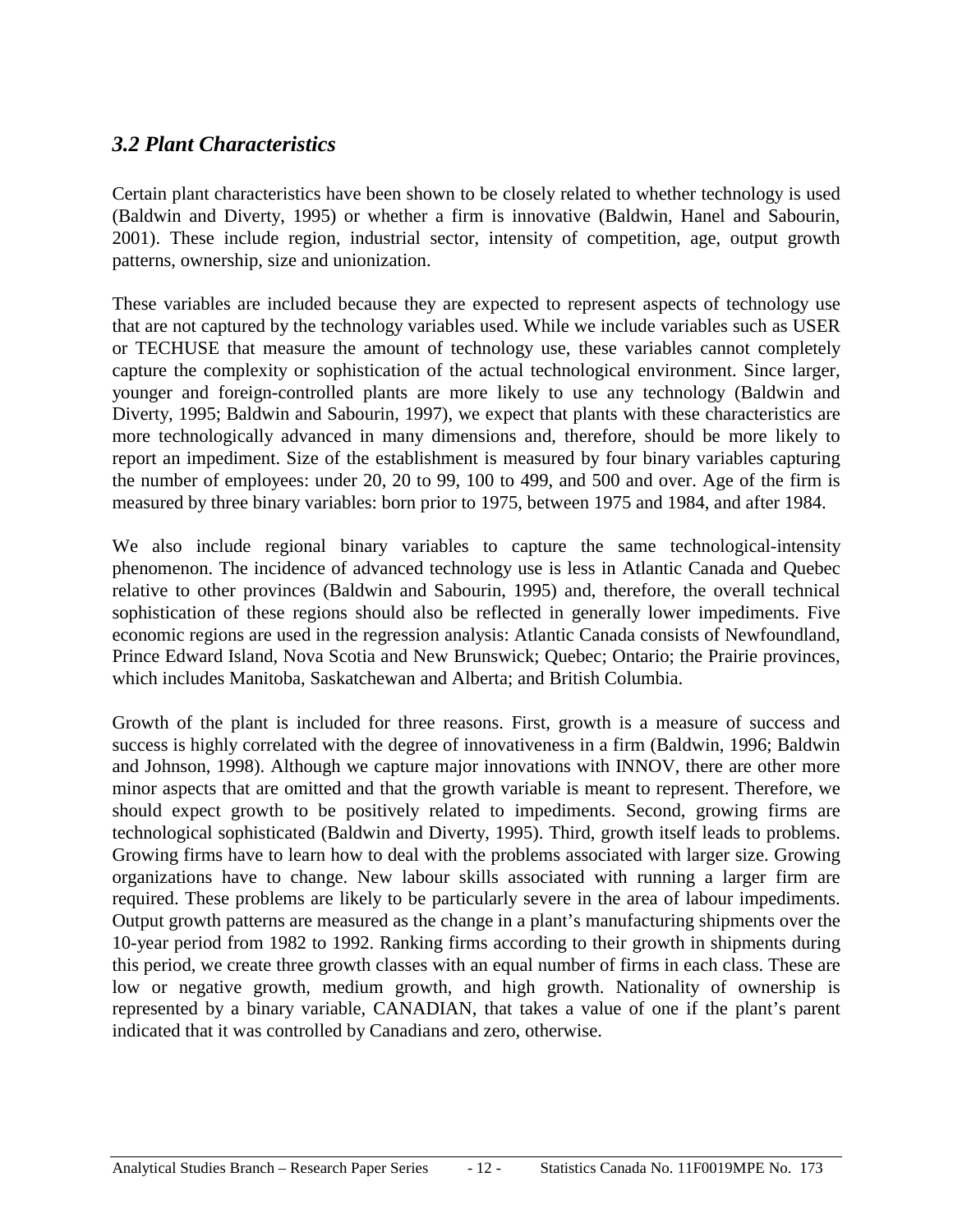The importance of unionization in a plant is also posited to be related to impediments—though not necessarily because of any connection to technological sophistication. Rather it is included because it is sometimes seen as a factor that would make technology adoption more difficult because it increases the costs to management of changing work patterns during the introduction of new technological processes. Unionization is a binary variable that takes on a value of one if the parent firm reports that any of its employees are covered by a collective agreement.

We also posit that the environment within which a plant operates will affect the nature of the impediments that are encountered. The first characteristic that we consider is whether the industry environment is advanced with regards to the degree of innovation being produced. Some industries are more innovative and, therefore, plants in these industries are more likely to face impediments. The innovative environment is captured with an industry taxonomy developed by Robson, Townsend and Pavitt (1988) that has been used successfully in research that explains the probability that a firm will innovate (Baldwin, Hanel and Sabourin, 2001). Firms are classified into three sectors according to their industrial activities: core innovative sector, secondary innovative sector, and other innovative sector.<sup>7</sup> The core sector is the one that has been found in work for the UK and the US (Robson, Townsend and Pavitt, 1988) and for Canada (Baldwin and Hanel, 2002) to be the sector that produces more innovations than it uses. The "other" sector ingests new products and machinery and equipment from the core and secondary sectors. If production of an innovation rather than its adoption is a signal of sophistication, we should expect the core, secondary and "other" sectors to rank in this order with regards to the probability of reporting an impediment.

The second environmental characteristic that is posited to affect the development of impediments is the competitive environment. Competition is important in that it affects innovation or technological competencies. Elsewhere, we have found that there is a positive relationship between competition and innovation (Baldwin, Hanel and Sabourin, 2001). The intensity of competition that a firm faces is measured by the number of rivals directly competing in the marketplace for the sale of its main product(s): 0 to 5 competitors, 6 to 19 competitors, and 20 or more competitors. More detail on variables, as well as sample statistics, are reported in Table 5.

### *3.3 Empirical Results*

The regression results for the probability of reporting impediments in each of the five major areas are reported in Table 6. The coefficients are all calculated against the omitted category—which is a plant that did not use advanced technologies, did not introduce innovation, was located in Ontario, was in the "other" innovation using sector, faced the smallest number of competitors (5 or less), was born before 1975, was a slow grower, was foreign-owned, was in the smallest size class (less than 20 employees), and whose employees were not unionized. The regressions are estimated on a sample of 1,936 establishments. Column 1 contains the estimates for cost-related

 $\overline{a}$  $<sup>7</sup>$  The core innovative sector includes refined petroleum, chemical, electrical and electronic industries; the secondary</sup> innovative sector includes fabricated metals, rubber and plastics, transportation equipment, primary metals, and nonmetallic minerals; the other innovative sector includes paper, wood, food and beverages, textile and clothing, printing and publishing, furniture and fixture, and other manufacturing industries.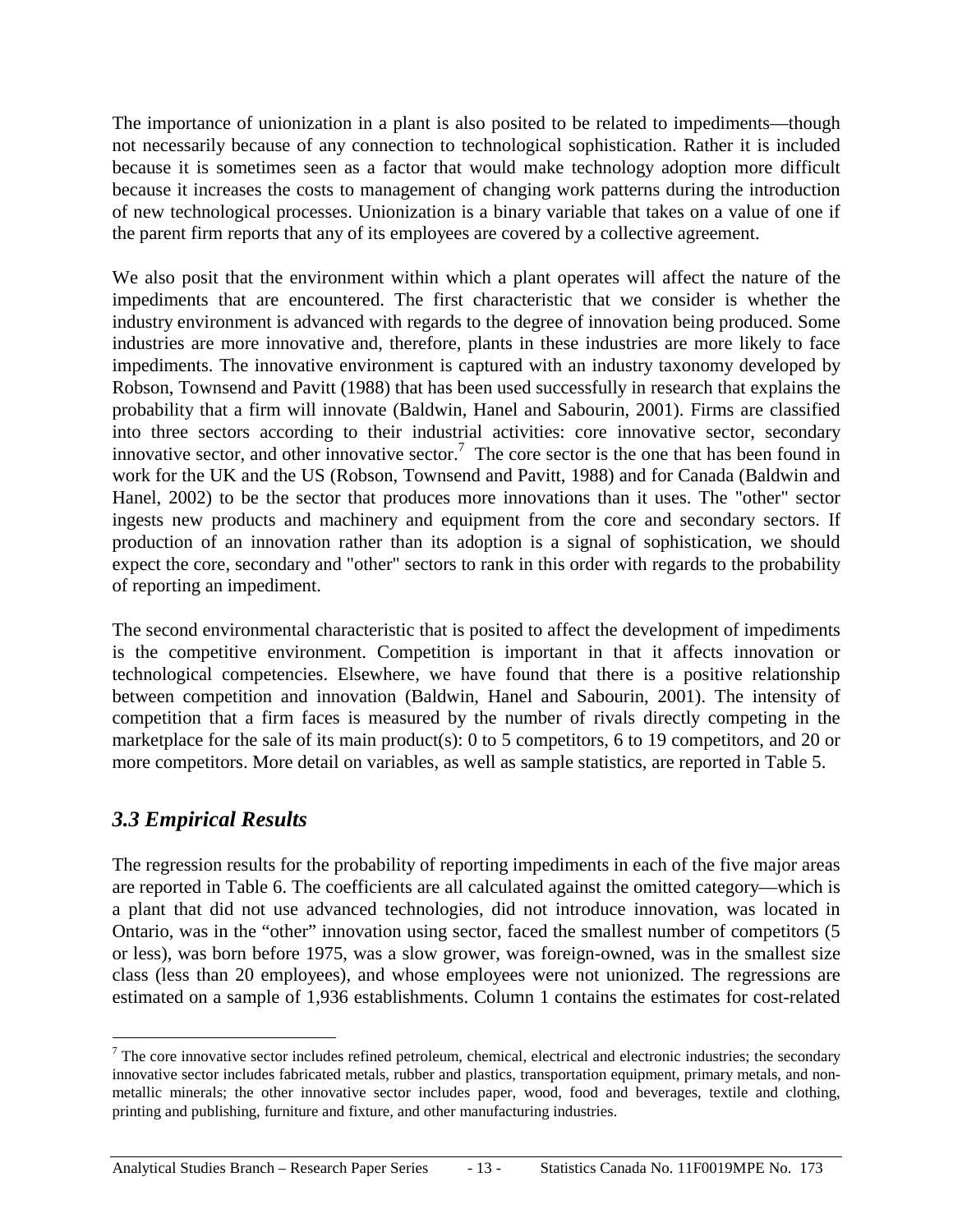problems; Column 2 for institution-related problems; Column 3 for labour-related problems; Column 4 organization-related problems; and Column 5 for information-related problems. In this table, we measure technology use by the range of number of technologies in use. Results for other measures—incidence of technology use, intensity of technology use, and an interactive term between using technology and being an innovator are presented in Appendix Tables A1 through A3. Table A1 reports the regression results when technology use is measured by a single dummy variable indicating whether a firm uses advanced technology or not; Table A2 when technology use is measured by the actual number of technologies used; and Table A3 when firm activities are measured by the interaction between technology use and innovation—non-user noninnovator, non-user innovator, user non-innovator, and user innovator.

The parameter estimates in Table 6 show the qualitative impacts of the explanatory variables. To better describe the quantitative impacts of each of the variables, we report in Table 7 the probability that each of the five advanced technology adoption impediments will occur. These probabilities are estimated using the regression results presented in Table 6, evaluated at the sample mean values.<sup>8</sup> Again, Column 1 contains estimates for cost-related problems; Column 2 for institution-related problems; Column 3 for labour-related problems; Column 4 for organization-related problems; and Column 5 for information-related problems.

The results demonstrate that technology use is positively associated with impediments in almost all areas. From Table 6, we can see that those plants reporting the use of 10 or more technologies are significantly more likely to have faced cost impediments, institutional impediments, labour impediments, and information impediments. When only incidence is used (USER), a significant effect is found for cost-related, labour and organization problems (Table A1). When intensity of technology use (TECHUSE) is included, a significant effect is found for cost-related, and labour problems (Table A2).

Innovators are found to report significantly greater institutional, and information impediments. When technology users are divided into innovators and non-innovators (Table A3), the innovators are found to have a greater likelihood than non-innovators of reporting impediments for institutional and informational impediments. But what is most significant is that the combination of being a technology user and an innovator is significantly related to all impediments. Firms that are using advanced technologies and reporting an active innovation program are solving more complex, more comprehensive technological problems. That this group is most likely to report impediments in all areas lends support to our hypothesis that impediments are realized as a firm implements a complex innovation strategy.

The effect of the intensity of technology use can be quite large. For example, other things being equal (evaluating at the mean value), the probability of a plant reporting cost-related problems is estimated to be 89% among plants that use 10 or more technologies compared to 66% among non-users (Table 7)—an increase of over 20 percentage points. For institution-related problems, it increases from 14% to 29%. By way of comparison, going from non-innovative to innovative status increases the probability of facing institution-related impediments from 13% to 17%. The

<sup>&</sup>lt;sup>8</sup> The logistic regression model is Ln[P/(1-P)] =  $\beta X$ , it follows that P = exp( $\beta X$ )/[1+exp( $\beta X$ )], where P is the probability.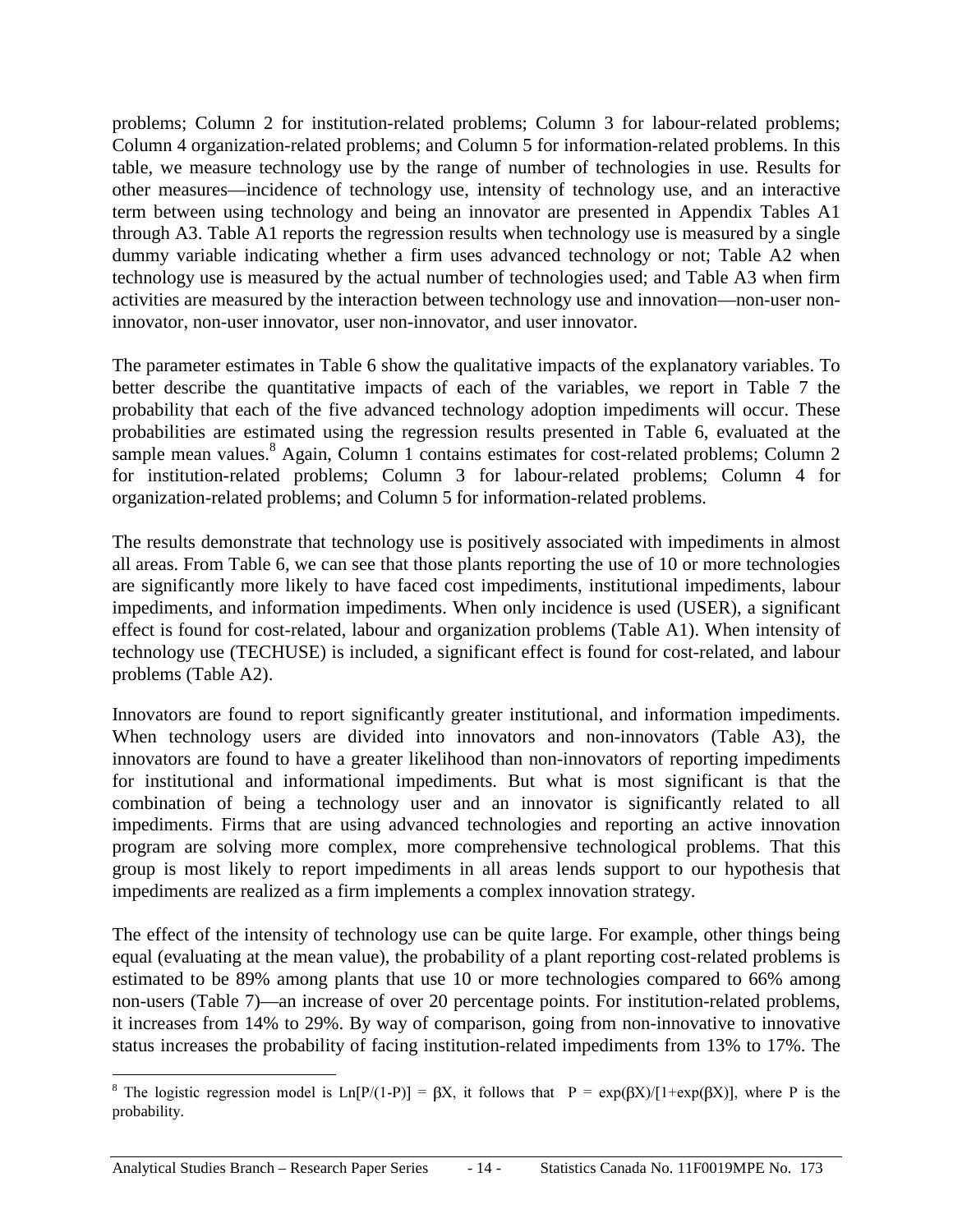probability of reporting labour-related impediments increases by about 15 percentage points between non-users and users of 10 or more technologies; and the probability of reporting information-related impediments differs by 7 percentage points. The effect of being an innovator is 8 percentage points in the case of information-related impediments.

These results then demonstrate both a certain commonality, but they also show that the determinants of the impediments vary from one group to another. This is the case for most of the other variables.

Other important plant characteristics affecting several areas include the intensity of competition a plant faces, and the age of a firm. Specifically, for cost-, labour- and information-related problems, the more competitors a firm faces, the higher the likelihood it faces such problems. The probability of cost-related problems is 10 percentage points higher for those that face 20 or more competitors than for those facing 0 to 5 competitors (75% versus 65%). The difference is 8 and 5 percentage points for labour- and information-related problems. This confirms our hypothesis that the effect of competition arises because competition engenders more technological competencies.

There are also substantial regional effects that accord with our technological intensity hypothesis. Firms in Atlantic Canada and Quebec report significantly fewer cost- and labour-related problems than they were expected to do—based on their lower technology use. There is about 10 percentage points difference between firms located in Atlantic Canada and in Ontario for costrelated impediments.

Younger plants are also more likely to experience cost-, institutional- and labour-related problems. Some 77% of those born after 1984 face cost-related problems compared to 64% of those born prior to 1975. Younger firms face about 10 percentage points difference (26% versus 16%) for labour-related problems and a 7 percentage points difference (18% versus 11%) for information-related problems. Since younger plants are more likely to be advanced technology users, the positive relationship between youth and impediments also accords with our maintained hypothesis.

Unionization significantly increases the probability of labour and organizational impediments. A plant that reports its employees are covered by a collective agreement increases its probability of reporting impediments in each of these areas by about 3 to 5 percentage points; but this is a relatively small effect compared to most of the other variables.

Growth has the expected effect on labour-related problems. Plants that are faster growers are likely to report more labour-related problems. The difference between the slowest and fastest growing categories is 6 percentage points. Another variable that has little impact on impediments is the innovation sector within which a plant finds itself. Thus, there is little to distinguish innovation-producing from innovation-using sectors in terms of the impediments that are faced.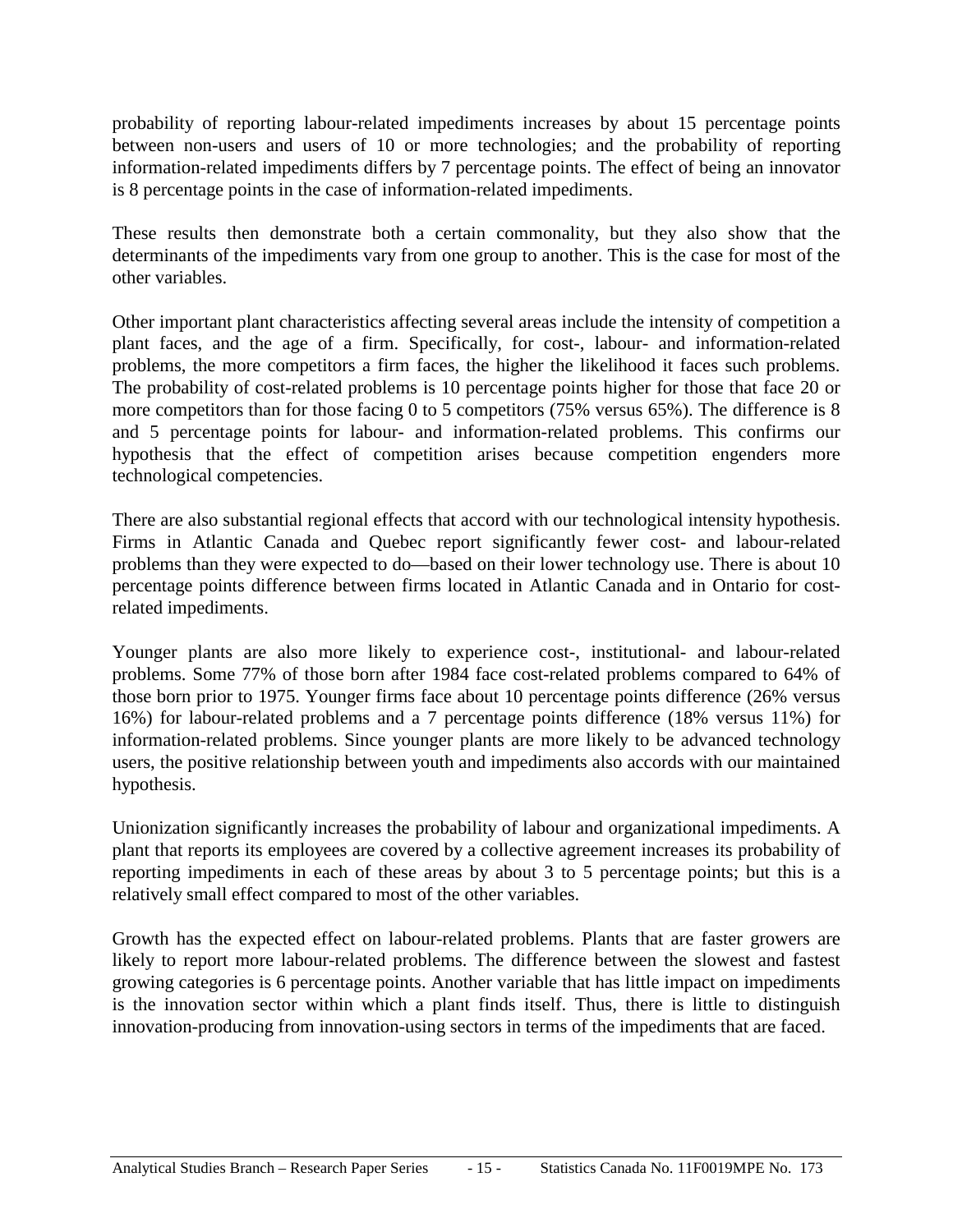There is generally no significant effect of ownership on the probability that an impediment is reported—except in the area of information flows. Even here the effect is relatively small—only 4 percentage points.

How do the various impediment categories compare? For cost-related impediments, technology use, region, competition, age, and growth matter. Institution-related problems are likely to be higher when a firm uses multiple advanced technologies, performs innovative activities, is in Ontario, in the core sector, has more competitors, and is younger. Compared to cost-related problems, innovation matters more when firms assess whether the government programs capital cost allowance, R&D assistance and regulation—provide impediments.

For labour-related problems, the general pattern that was observed for cost- and institutionrelated problems holds. Technology use is important—as is competition, age, and region. The younger the firm is, the higher is the likelihood of labour-related problems (the probability is 26% for those born since 1985, 21% for those born between 1975 and 1984, and 16% for those born before 1975). Similarly, faster growing firms are more likely to experience labour-related problems (the probability is 24% for those experiencing medium to high growth compared to 18% for those experiencing low or negative growth). Once again, marked regional differences are observed—establishments located in Atlantic Canada and Quebec have a probability of 18% and 14% of experiencing labour-related problems compared to 26% for those located in the rest of the country. In contrast to the cost and institution-related areas, unionization is important for labour-related problems.

There are fewer significant determinants of organization-related problems than in the case of either cost-, institutional- or labour-related problems. Region, competition and age matter here as elsewhere, but the effect of technology use is less; innovation combined with technology use becomes significant—thereby suggesting that organizational problems are more important in firms that have adopted a complex technology/innovation strategy. Size is more important here than it was for the other categories, but it is the medium-sized plants not the largest ones that are more likely to report impediments. Unionization increases organizational impediments, one of which is worker resistance to change.

Information-related problems also are characterized by the common technology, competition and age variables. But here innovation by itself is significant and when interacted with technology use (Table A3). What is also unique about this category is that Canadian-owned plants face significantly more impediments when it comes to information problems, while this does not occur for the other categories.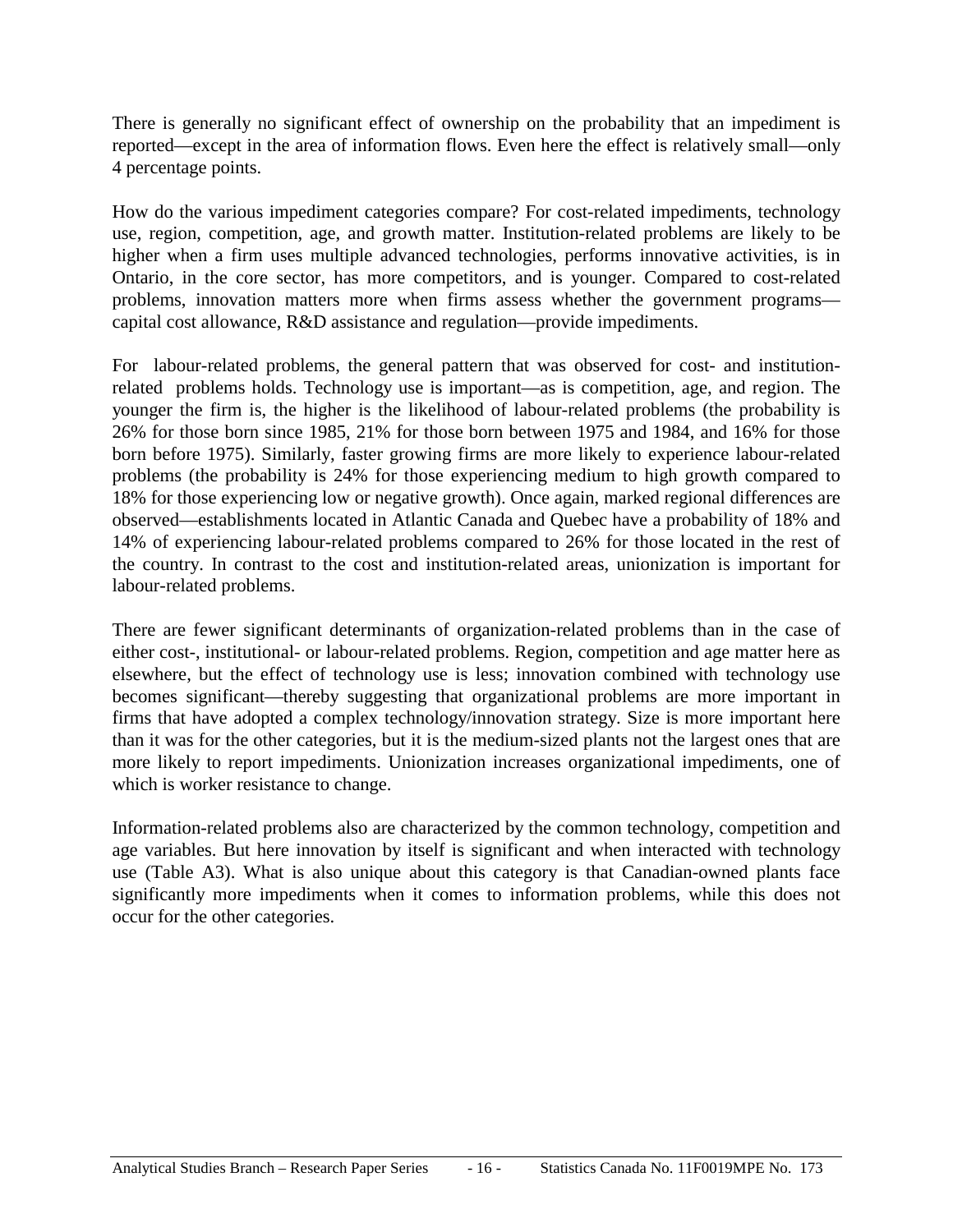| Variable                | $\sim$ $\sim$<br>Definition                                  | Means  | Std. Dev. |
|-------------------------|--------------------------------------------------------------|--------|-----------|
| <b>COSTPROB</b>         | $= 1$ if any cost-related problem is reported                | 0.6848 | 0.4647    |
| <b>INSTPROB</b>         | $= 1$ if any institution-related problem is reported         | 0.1644 | 0.3707    |
| <b>LABOPROB</b>         | $= 1$ if labour-related problem is reported                  | 0.2883 | 0.4531    |
| <b>ORGAPROB</b>         | $= 1$ if any organization-related problem is reported        | 0.2095 | 0.4071    |
| <b>INFOPROB</b>         | $= 1$ if any information-related problem is reported         | 0.1598 | 0.3665    |
| <b>USER</b>             | $= 1$ if any technology is used                              | 0.3886 | 0.4876    |
| <b>TECH USE</b>         | = Total number of technologies used                          | 1.5936 | 2.8457    |
| Number of tech use:     |                                                              |        |           |
| $1 - 4$                 | $= 1$ if 1-4 technologies are used                           | 0.2509 | 0.4337    |
| $5-9$                   | $= 1$ if 5-9 technologies are used                           | 0.1047 | 0.3062    |
| $10+$                   | $= 1$ if 10+ technologies are used                           | 0.0330 | 0.1786    |
| Use of functional tech: |                                                              |        |           |
| DE tech                 | $= 1$ if any design and engineering technology is used       | 0.2734 | 0.4458    |
| FA tech                 | $= 1$ if any fabrication and assembly technology is used     | 0.1855 | 0.3888    |
| AMH tech                | $= 1$ if any automatic material handling technology is used  | 0.0313 | 0.1741    |
| IC tech                 | $= 1$ if any inspection and communication technology is used | 0.2174 | 0.4126    |
| Innovator               | $= 1$ if any innovating activity is introduced               | 0.3804 | 0.4856    |
| Region:                 |                                                              |        |           |
| Atlantic                | $= 1$ if locates in Atlantic Canada                          | 0.0487 | 0.2153    |
| Quebec                  | $= 1$ if locates in Quebec                                   | 0.3182 | 0.4659    |
| Ontario                 | $= 1$ if locates in Ontario                                  | 0.3958 | 0.4892    |
| Prairie                 | $= 1$ if locates in the Prairie provinces                    | 0.1522 | 0.3593    |
| British Columbia        | $= 1$ if locates in British Columbia                         | 0.0851 | 0.2792    |
| Industrial sector:      |                                                              |        |           |
| Core innovative         | $= 1$ if one of the core innovative industries               | 0.1554 | 0.3624    |
| Secondary innovative    | $= 1$ if one of the secondary innovative industries          | 0.3080 | 0.4618    |
| Other innovative        | $= 1$ if one of the other innovative industries              | 0.5366 | 0.4988    |
| Number of competitors:  |                                                              |        |           |
| $0 - 5$                 | $= 1$ if facing 0-5 competitors                              | 0.2841 | 0.4511    |
| $6 - 19$                | $= 1$ if facing 6-19 competitors                             | 0.3042 | 0.4602    |
| $20+$                   | $= 1$ if facing 20+ competitors                              | 0.4117 | 0.4923    |
| Year of birth:          |                                                              |        |           |
| Prior to 1975           | $= 1$ if born before 1975                                    | 0.2918 | 0.4547    |
| 1975-1984               | $= 1$ if born between 1975 and 1984                          | 0.2908 | 0.4543    |
| After 1984              | $= 1$ if born after 1984                                     | 0.4174 | 0.4933    |
| Output growth patterns: |                                                              |        |           |
| Low                     | $= 1$ if experiencing low shipment growth                    | 0.3507 | 0.4773    |
| Medium                  | $= 1$ if experiencing medium shipment growth                 | 0.4239 | 0.4943    |
| High                    | $= 1$ if experiencing high shipment growth                   | 0.1987 | 0.3991    |
| Canadian                | $= 1$ if owned by Canadians                                  | 0.8798 | 0.3252    |
| Number of employees:    |                                                              |        |           |
| $1 - 19$                | $= 1$ if 1-19 employees                                      | 0.5177 | 0.4998    |
| 20-99                   | $= 1$ if 20-99 employees                                     | 0.3446 | 0.4754    |
| 100-499                 | $= 1$ if 100-499 employees                                   | 0.1204 | 0.3256    |
| $500+$                  | $= 1$ if 500+ employees                                      | 0.0172 | 0.1301    |
| Union                   | $= 1$ if employees are unionized                             | 0.2917 | 0.4547    |
| Number of observations  |                                                              | 1936   |           |

**Table 5. Variable Definition and Sample Statistics**

Note: Sample statistics are weighted by the establishment weight.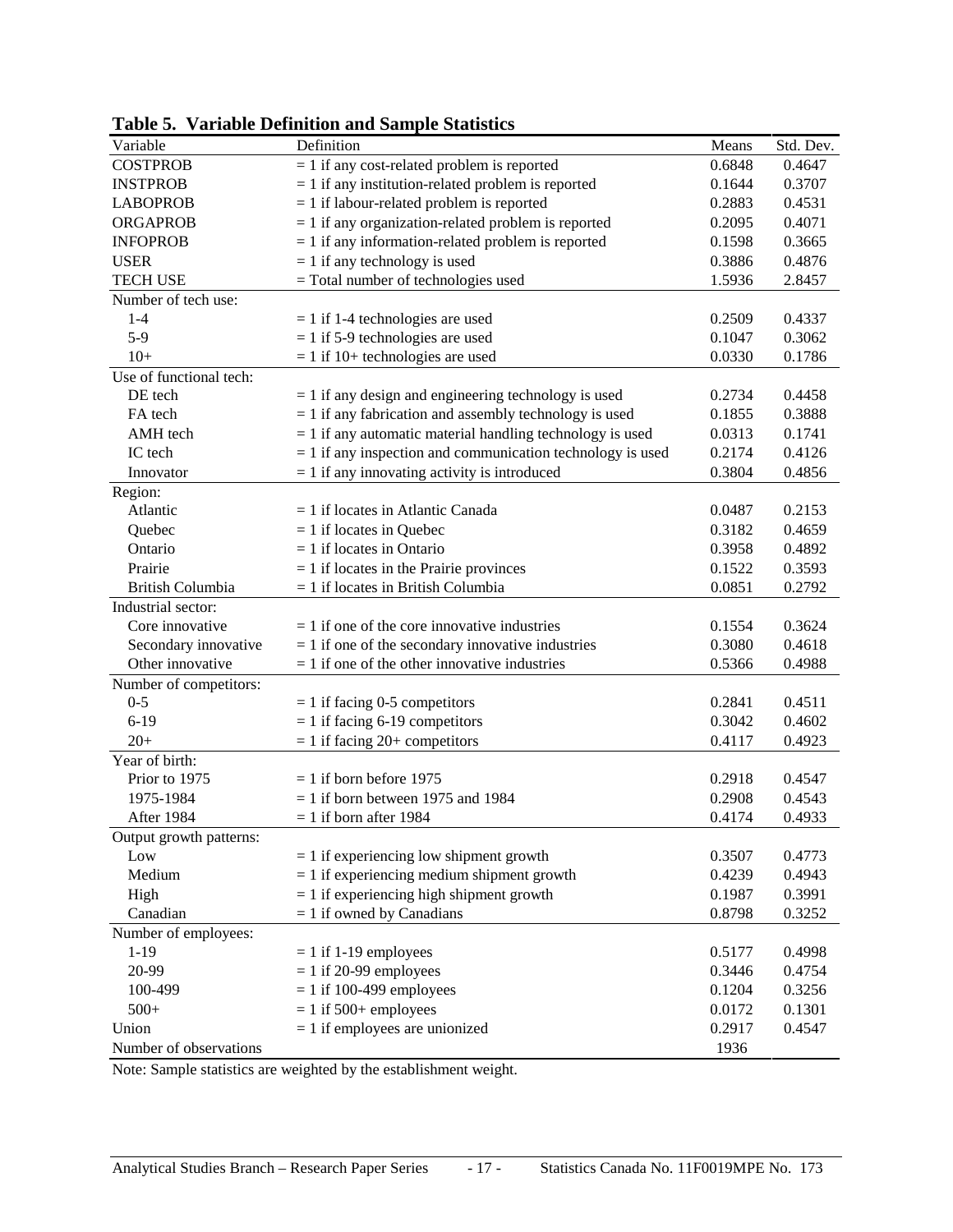| Indep. Var.         | Dep. Var. $=$ Costprob |         | Dep. $Var =$ Instprob |         | Dep. $Var =$ Laboprob |         | Dep. Var. $=$ Orgaprob |         | Dep. Var. $=$ Infoprob |         |
|---------------------|------------------------|---------|-----------------------|---------|-----------------------|---------|------------------------|---------|------------------------|---------|
|                     | (1)                    |         | (2)                   |         | (3)                   |         | (4)                    |         | (5)                    |         |
|                     | Coefficient            | T-ratio | Coefficient           | T-ratio | Coefficient           | T-ratio | Coefficient            | T-ratio | Coefficient            | T-ratio |
| 1-4 tech use        | 0.6320                 | 4.80    | $-0.1897$             | $-1.16$ | 0.1665                | 1.30    | 0.2015                 | 1.43    | 0.0610                 | 0.37    |
| 5-9 tech use        | 0.5623                 | 2.84    | 0.0731                | 0.32    | 0.2337                | 1.27    | 0.2209                 | 1.10    | 0.6219                 | 2.95    |
| $10+$ tech use      | 1.3727                 | 3.22    | 0.9125                | 2.62    | 0.7218                | 2.38    | 0.4455                 | 1.40    | 0.5691                 | 1.66    |
| Innovator           | 0.1558                 | 1.30    | 0.3297                | 2.25    | 0.1555                | 1.30    | 0.0813                 | 0.62    | 0.6460                 | 4.38    |
| Atlantic            | $-0.5790$              | $-2.50$ | $-1.2703$             | $-3.18$ | $-0.5121$             | $-1.96$ | $-0.6865$              | $-2.09$ | 0.3317                 | 1.11    |
| Quebec              | $-0.2243$              | $-1.79$ | $-1.0762$             | $-6.35$ | $-0.7705$             | $-5.71$ | $-0.1232$              | $-0.87$ | 0.0919                 | 0.57    |
| Prairie             | 0.1437                 | 0.90    | $-0.5582$             | $-2.88$ | $-0.0762$             | $-0.50$ | 0.0903                 | 0.53    | 0.4510                 | 2.43    |
| British Columbia    | 0.0175                 | 0.09    | $-0.2143$             | $-0.96$ | 0.0890                | 0.48    | $-0.3519$              | $-1.52$ | $-0.1640$              | $-0.63$ |
| Core sector         | 0.0061                 | 0.04    | $-0.3420$             | $-1.69$ | 0.1179                | 0.75    | $-0.1585$              | $-0.92$ | 0.2859                 | 1.56    |
| Secondary sector    | $-0.1780$              | $-1.54$ | $-0.0622$             | $-0.43$ | 0.1095                | 0.92    | $-0.2655$              | $-1.97$ | 0.0276                 | 0.18    |
| 6-19 competitors    | 0.3797                 | 2.89    | 0.4303                | 2.53    | 0.2288                | 1.62    | 0.1603                 | 1.04    | 0.3961                 | 2.27    |
| 20+ competitors     | 0.4832                 | 3.88    | 0.1729                | 1.05    | 0.4489                | 3.38    | 0.2898                 | 1.98    | 0.4292                 | 2.56    |
| Born 1975-1984      | 0.3280                 | 2.33    | $-0.0453$             | $-0.23$ | 0.3492                | 2.29    | 0.2916                 | 1.81    | $-0.0516$              | $-0.27$ |
| Born after 1984     | 0.6805                 | 4.91    | 0.5428                | 3.05    | 0.6056                | 4.09    | 0.1719                 | 1.08    | 0.5053                 | 2.88    |
| Medium growth       | 0.0164                 | 0.14    | 0.2961                | 2.05    | 0.3366                | 2.76    | 0.0666                 | 0.49    | $-0.1068$              | $-0.71$ |
| High growth         | $-0.2579$              | $-1.46$ | 0.0592                | 0.26    | 0.3447                | 1.96    | 0.1733                 | 0.93    | 0.1237                 | 0.59    |
| Canadian-owned      | 0.2579                 | 1.42    | $-0.0045$             | $-0.02$ | 0.1148                | 0.65    | $-0.1523$              | $-0.83$ | 0.3817                 | 1.73    |
| 20-99 employees     | $-0.1002$              | $-0.75$ | $-0.4053$             | $-2.42$ | $-0.0588$             | $-0.43$ | 0.1328                 | 0.88    | $-0.0792$              | $-0.46$ |
| 100-499 employees   | 0.6225                 | 2.54    | $-0.4448$             | $-1.50$ | 0.3909                | 1.71    | 0.5630                 | 2.32    | 0.0390                 | 0.14    |
| 500+ employees      | 0.5948                 | 1.08    | $-1.3722$             | $-2.09$ | 0.3599                | 0.80    | 0.5632                 | 1.22    | $-0.2321$              | $-0.44$ |
| Union               | 0.1007                 | 0.80    | 0.1977                | 1.27    | 0.2094                | 1.65    | 0.2975                 | 2.19    | 0.1334                 | 0.86    |
| Constant            | $-0.3147$              | $-1.29$ | $-1.6852$             | $-5.40$ | $-1.9094$             | $-7.47$ | $-1.7711$              | $-6.60$ | $-3.0828$              | $-9.60$ |
| Summary statistics: |                        |         |                       |         |                       |         |                        |         |                        |         |
| $\mathbf N$         | 1936                   |         | 1936                  |         | 1936                  |         | 1936                   |         | 1936                   |         |
| $n$ (Dep. Var. = 1) | 1326                   |         | 318                   |         | 558                   |         | 406                    |         | 309                    |         |
| LL function         | $-1147.3$              |         | $-814.8$              |         | $-1106.5$             |         | $-961.4$               |         | $-810.0$               |         |
| $\chi^2$            | 118.5                  |         | 100.6                 |         | 112.6                 |         | 64.6                   |         | 81.2                   |         |
| % right prediction  | 70.3                   |         | 83.6                  |         | 71.6                  |         | 79.0                   |         | 84.2                   |         |

**Table 6**. **Logistic Regression Results for Reporting Technology Adoption Impediments**

Note: The reference groups are firms using no advanced technology, performing no innovative activities, located in Ontario, belonging to the "other" industrial sector, facing 0-5 competitors, born prior to 1975, experiencing low output growth, owned by foreigners, with 1-19 employees, and employees are not unionized. Critical values for t statistics are 2.58 for a 1% two-tailed test, 1.96 for 5% two-tailed test and 1.65 for a 10% two-tailed test.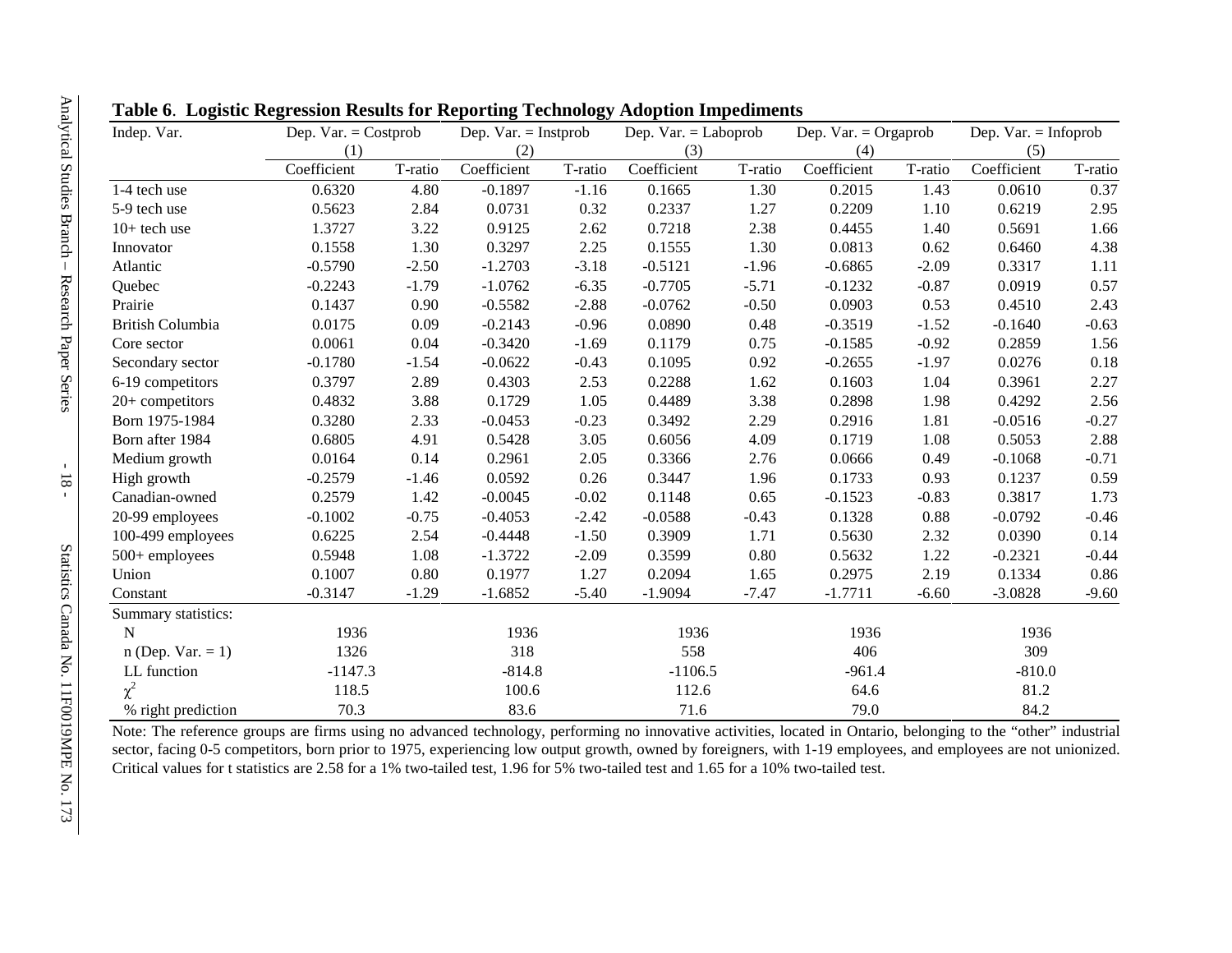|                         | $Cost-$ | Institution- | Labour- | Organization- | Information- |
|-------------------------|---------|--------------|---------|---------------|--------------|
|                         | related | related      | related | related       | related      |
|                         | (1)     | (2)          | (3)     | (4)           | (5)          |
|                         |         |              | Percent |               |              |
| Number of tech use:     |         |              |         |               |              |
| $\boldsymbol{0}$        | 66.1    | 14.4         | 21.1    | 17.8          | 12.7         |
| $1-4$                   | 78.6    | 14.4         | 21.1    | 17.8          | 12.7         |
| $5-9$                   | 77.4    | 14.4         | 21.1    | 17.8          | 21.4         |
| $10+$                   | 88.5    | 29.5         | 35.5    | 17.8          | 20.5         |
| Innovator               | 71.7    | 17.5         | 21.5    | 17.8          | 19.1         |
| Non-innovator           | 71.7    | 13.3         | 21.5    | 17.8          | 11.0         |
| Region:                 |         |              |         |               |              |
| Atlantic                | 61.1    | 7.4          | 17.7    | 10.2          | 12.9         |
| Quebec                  | 69.2    | $8.8\,$      | 14.2    | 18.3          | 12.9         |
| Ontario                 | 73.7    | 22.0         | 26.4    | 18.3          | 12.9         |
| Prairie                 | 73.7    | 13.9         | 26.4    | 18.3          | 18.9         |
| <b>British Columbia</b> | 73.7    | 22.0         | 26.4    | 18.3          | 12.9         |
| Industrial sector:      |         |              |         |               |              |
| Core innovative         | 71.7    | 11.5         | 21.5    | 19.1          | 13.7         |
| Secondary innovative    | 71.7    | 15.5         | 21.5    | 15.3          | 13.7         |
| Other                   | 71.7    | 15.5         | 21.5    | 19.1          | 13.7         |
| Number of competitors:  |         |              |         |               |              |
| $0 - 5$                 | 65.0    | 13.2         | 18.5    | 16.2          | 10.5         |
| $6 - 19$                | 73.1    | 19.0         | 18.5    | 16.2          | 14.9         |
| $20+$                   | 75.0    | 13.2         | 26.2    | 20.5          | 15.3         |
| Year of birth:          |         |              |         |               |              |
| Before 1975             | 63.5    | 12.1         | 16.1    | 16.6          | 11.4         |
| 1975-1984               | 70.7    | 12.1         | 21.4    | 21.1          | 11.4         |
| After 1984              | 77.4    | 19.2         | 26.0    | 16.6          | 17.6         |
| Output growth patterns: |         |              |         |               |              |
| Low                     | 71.7    | 13.3         | 18.1    | 17.8          | 13.7         |
| Medium                  | 71.7    | 17.1         | 23.7    | 17.8          | 13.7         |
| High                    | 71.7    | 13.3         | 23.8    | 17.8          | 13.7         |
| Canadian-owned          | 71.7    | 14.8         | 21.5    | 17.8          | 14.2         |
| Foreign-owned           | 71.7    | 14.8         | 21.5    | 17.8          | 10.2         |
| Number of employees:    |         |              |         |               |              |
| $1 - 19$                | 70.2    | 17.0         | 20.7    | 16.9          | 13.7         |
| 20-99                   | 70.2    | 12.0         | 20.7    | 16.9          | 13.7         |
| 100-499                 | 81.4    | 17.0         | 27.8    | 26.3          | 13.7         |
| $500+$                  | 70.2    | 4.9          | 20.7    | 16.9          | 13.7         |
| Union                   | 71.7    | 14.8         | 24.1    | 21.1          | 13.7         |
| Non-union               | 71.7    | 14.8         | 20.5    | 16.6          | 13.7         |

**Table 7. Estimated Probability of Experiencing Technology Adoption Impediments**

Note: Probabilities are calculated by setting coefficients insignificantly different from zero at 10% to zero and evaluated at the sample mean values. For dummy variables, this is done by using the sum of the unweighted coefficient of the variable and the weighted coefficients of other groups of dummy variables, where the weight is the corresponding variable's share in the sample.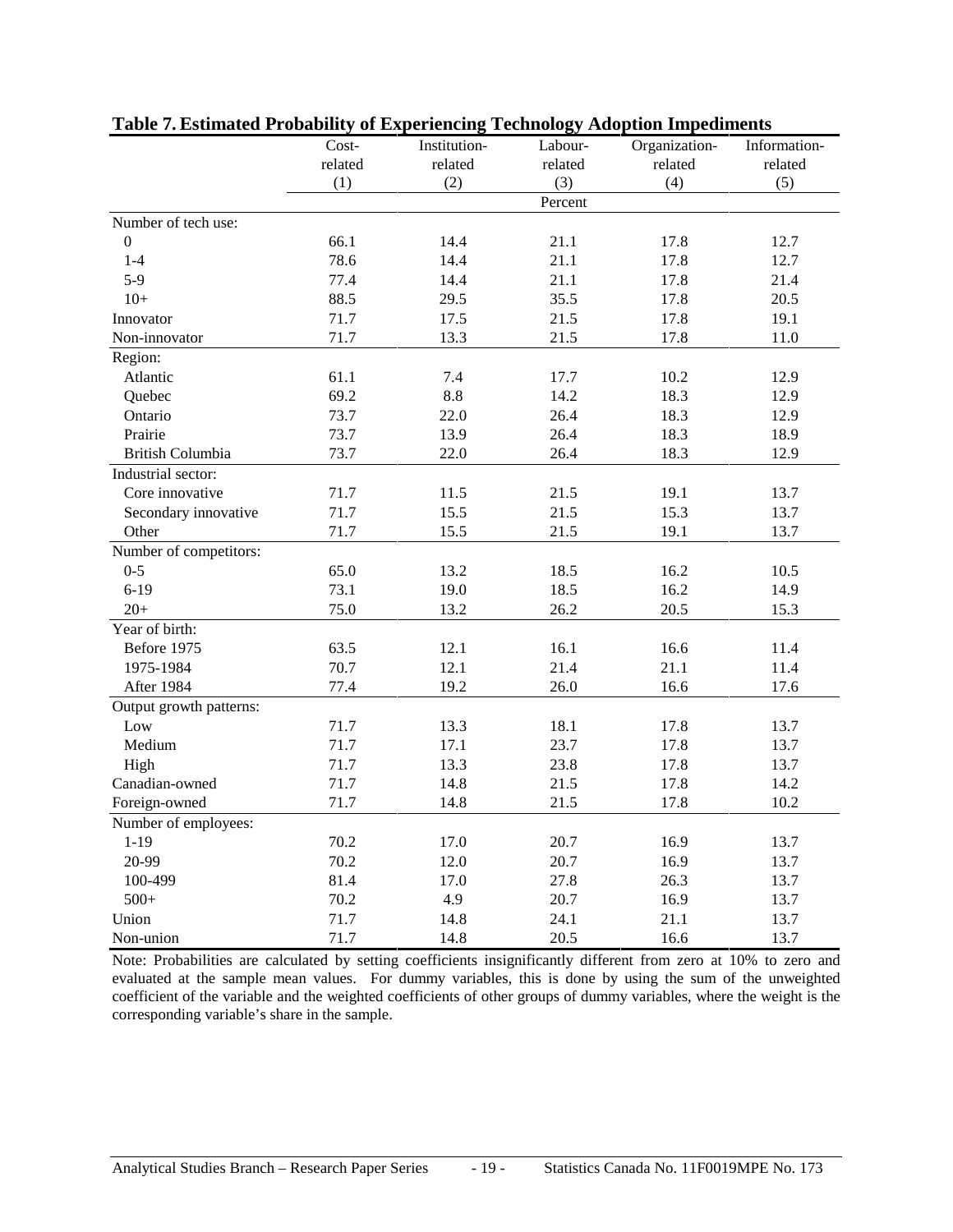In short, while there is a common set of factors that significantly affect the likelihood of a firm reporting impediments, there are important differences. Cost-related problems are positively associated primarily with the intensity of technology use, the intensity of competition, and younger firms. Institution-related problems are more common among innovators and younger establishments. Regional differences associated with the actual probability of reporting an impediment are also quite striking in institution-related problems. Labour-related problems are more serious among firms that extensively use advanced technology, that face more intensive competition, in younger establishments, and in those experiencing higher growth. Organizationrelated problems are more characteristic of older, big and unionized establishments. Informationrelated problems are more typical among technology users; among innovators; among young firms; and among Canadian-owned establishments.

## *4. Conclusion*

This paper has investigated various problems that firms in the Canadian manufacturing sector face as they adopt advanced technology. Although extremely important, the use of advanced technology is not widespread among manufacturing plants. One explanation lies in the fact that while advanced technologies provide a wide range of benefits, plants also face a series of impediments that prevent them from adopting advanced technology. There are broadly five categories of problems faced by firms—cost-related, institution-related, labour-related, organization-related, and information-related.

Cost-related problems include cost of capital, cost of technology acquisition, cost of related equipment acquisition, cost of related software development, and increased maintenance expenses. Institutional-related problems stem from taxation practices involving R&D investment, tax credits and capital cost allowances, and from government regulations and standards. Labourrelated problems arise from a shortage of skills, training difficulties, and labour contracts. Organization-related problems are associated with difficulties in introducing changes to a firm's structure that are required for ingesting new technologies, poor management attitude, and worker resistance. Information-related problems arise from lack of scientific and technical information, technological services, and technical support from vendors.

With rare exceptions, it is observed that the percentage of plants reporting impediments is markedly and consistently higher among technology users than non-users; more frequent among innovating firms than those not introducing innovation. This suggests that impediments arise during the innovation process as firms learn by doing. Users in the process of adopting new technologies are confronted with various problems and must overcome them. Non-users may have a general idea of the importance of the various impediments, but until they face them they are unable to appreciate their severity. Some of these problems are very complex in nature, and their magnitudes cannot be easily determined *ex ante*.

Regression analysis confirms that many of the impediments are related to variables that capture the technological complexity of the firms—either incidence or intensity of technology use and innovator competencies. But these impediments are also positively associated with many plant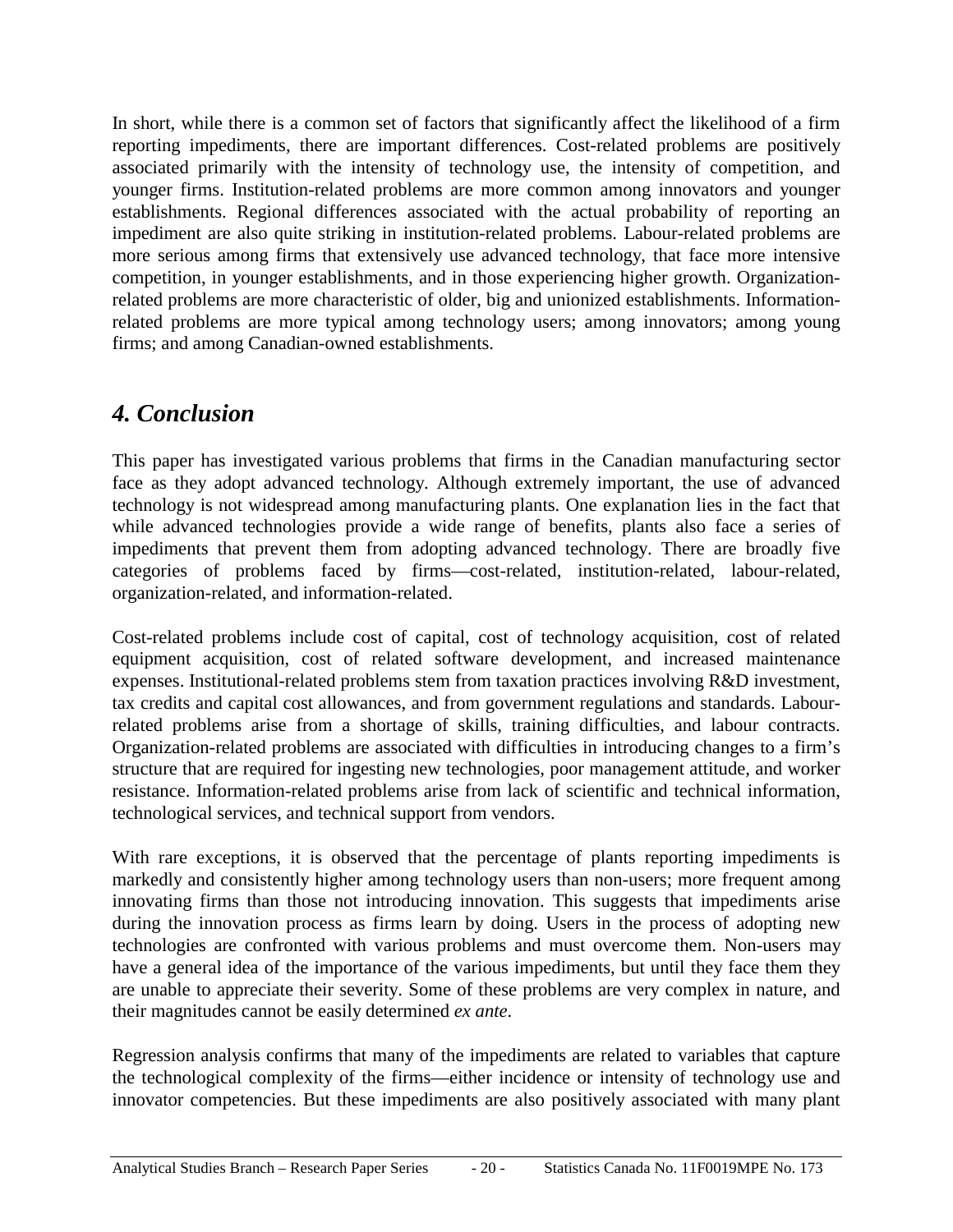characteristics that are correlated with technological competencies. Both of these facts substantiate the view that impediments are learned. They may be barriers; but they are barriers that do not stop innovation and the adoption of new technologies. They are obstacles that are overcome as technology is introduced into the plant. This confirms associated work that examined the differences between innovative and non-innovative firms in the service sector (Gellatly and Peters, 1999).

This view influences the way in which impediments outlined in technology and innovation surveys should be interpreted. They should not be interpreted as impenetrable barriers that prevent technological adoption. No doubt, such problems exist—but they are not what are being measured in these surveys. Rather these surveys indicated the area where successful firms face and solve problems. As such, they provide a guide as to the areas where those problems are likely to be more intense—though we must be cautious here with our interpretation because we do not have dollar measures; we only have the frequency of impediments that are reported.

It is also noteworthy that the nature of problems that have to be addressed differs across the various actors involved. Cost-related problems are higher where there is more competition and younger establishments. Institution-related problems are more common among innovators and younger establishments. Labour-related problems are more serious among firms that extensively use advanced technology, that face more intensive competition, younger establishments, and those experiencing higher growth. Organization-related problems are more likely in older, medium-sized and unionized establishments. Information-related problems are more typical among technology users; among innovators; among young firms; and among Canadian-owned establishments. Regional differences are also observed in all of these groups of impediments. Plants in the more technologically advanced regions face more impediments.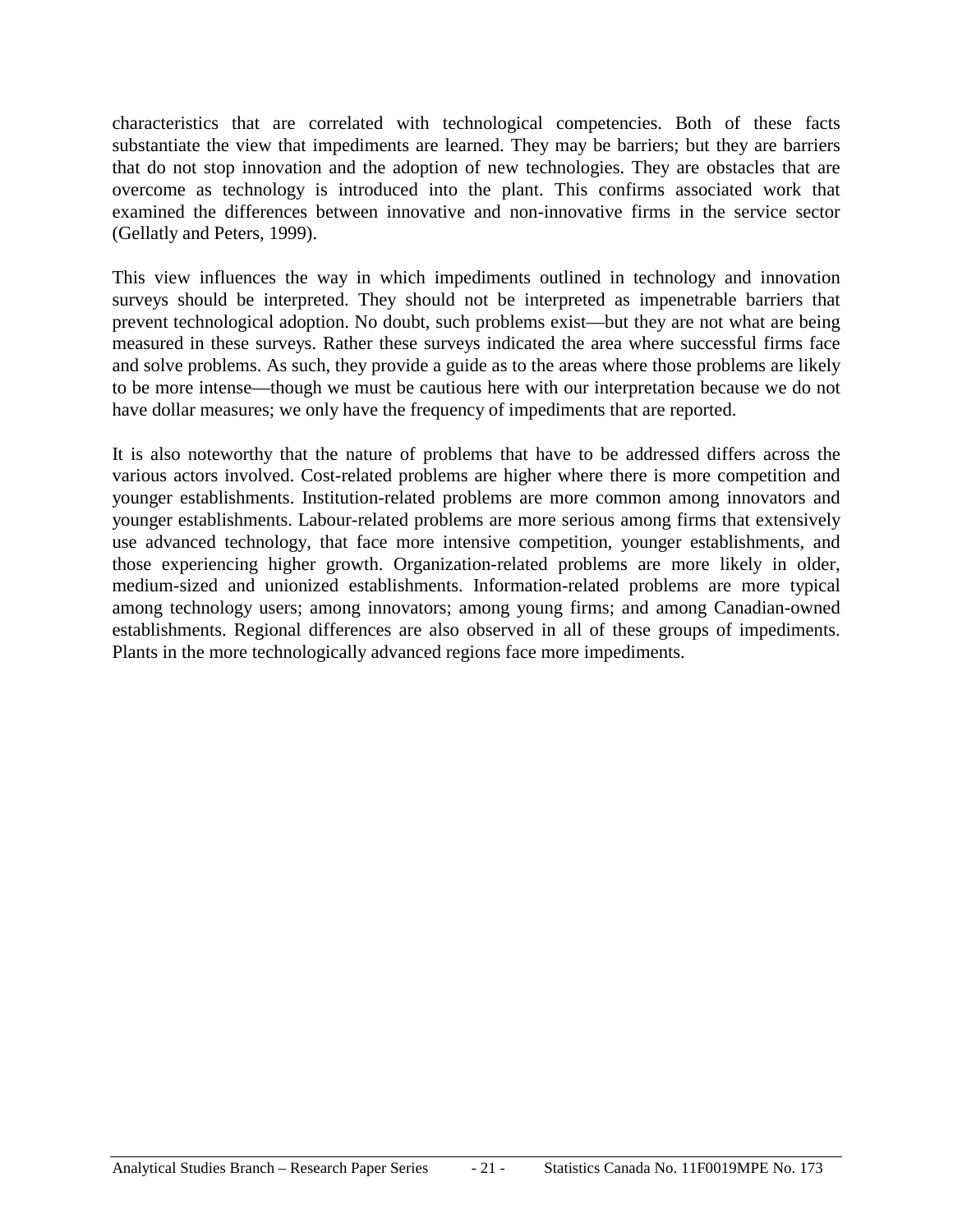# *Appendix*

| Indep. Var.             | o<br>Dep. Var. $=$ Costprob |          | 0<br>Dep. $Var = Instprob$ |         | っ<br>Dep. $Var = Laboprob$ |         | Dep. $Var = Organprob$ | っ       | Dep. $Var = Inforob$ |         |
|-------------------------|-----------------------------|----------|----------------------------|---------|----------------------------|---------|------------------------|---------|----------------------|---------|
|                         | (1)                         |          | (2)                        |         | (3)                        |         | (4)                    |         | (5)                  |         |
|                         | Coefficient                 | T-ratio  | Coefficient                | T-ratio | Coefficient                | T-ratio | Coefficient            | T-ratio | Coefficient          | T-ratio |
| User                    | 0.6467                      | 5.33     | $-0.0581$                  | $-0.40$ | 0.2110                     | 1.78    | 0.2193                 | 1.68    | 0.2325               | 1.59    |
| Innovator               | 0.1604                      | 1.35     | 0.3620                     | 2.49    | 0.1700                     | 1.43    | 0.0871                 | 0.66    | 0.6778               | 4.64    |
| Atlantic                | $-0.5789$                   | $-2.50$  | $-1.2743$                  | $-3.19$ | $-0.5129$                  | $-1.97$ | $-0.6863$              | $-2.10$ | 0.3170               | 1.06    |
| Quebec                  | $-0.2230$                   | $-1.78$  | $-1.0575$                  | $-6.27$ | $-0.7666$                  | $-5.69$ | $-0.1231$              | $-0.87$ | 0.0879               | 0.54    |
| Prairie                 | 0.1417                      | 0.89     | $-0.5549$                  | $-2.87$ | $-0.0786$                  | $-0.51$ | 0.0882                 | 0.52    | 0.4510               | 2.44    |
| <b>British Columbia</b> | 0.0100                      | 0.05     | $-0.2393$                  | $-1.08$ | 0.0770                     | 0.41    | $-0.3582$              | $-1.55$ | $-0.1802$            | $-0.69$ |
| Core sector             | 0.0154                      | $0.10\,$ | $-0.2974$                  | $-1.48$ | 0.1368                     | 0.88    | $-0.1491$              | $-0.87$ | 0.2994               | 1.65    |
| Secondary sector        | $-0.1761$                   | $-1.52$  | $-0.0606$                  | $-0.42$ | 0.1130                     | 0.95    | $-0.2637$              | $-1.96$ | 0.0280               | 0.19    |
| 6-19 competitors        | 0.3869                      | 2.95     | 0.4232                     | 2.50    | 0.2321                     | 1.65    | 0.1625                 | 1.05    | 0.3644               | 2.10    |
| $20+$ competitors       | 0.4847                      | 3.90     | 0.1775                     | 1.08    | 0.4525                     | 3.41    | 0.2910                 | 1.99    | 0.4217               | 2.52    |
| Born 1975-1984          | 0.3312                      | 2.35     | $-0.0393$                  | $-0.20$ | 0.3523                     | 2.31    | 0.2935                 | 1.82    | $-0.0623$            | $-0.33$ |
| Born after 1984         | 0.6821                      | 4.93     | 0.5509                     | 3.10    | 0.6087                     | 4.12    | 0.1740                 | 1.09    | 0.5178               | 2.96    |
| Medium growth           | 0.0131                      | 0.11     | 0.2993                     | 2.07    | 0.3358                     | 2.75    | 0.0654                 | 0.48    | $-0.0927$            | $-0.62$ |
| High growth             | $-0.2622$                   | $-1.49$  | 0.0700                     | 0.31    | 0.3439                     | 1.96    | 0.1721                 | 0.93    | 0.1364               | 0.65    |
| Canadian-owned          | 0.2564                      | 1.42     | $-0.0327$                  | $-0.15$ | 0.1038                     | 0.59    | $-0.1558$              | $-0.85$ | 0.3461               | 1.58    |
| 20-99 employees         | $-0.1083$                   | $-0.82$  | $-0.4148$                  | $-2.48$ | $-0.0669$                  | $-0.49$ | 0.1289                 | 0.85    | $-0.0673$            | $-0.40$ |
| 100-499 employees       | 0.6353                      | 2.61     | $-0.3596$                  | $-1.23$ | 0.4199                     | 1.85    | 0.5744                 | 2.39    | 0.1421               | 0.52    |
| 500+ employees          | 0.9132                      | 1.76     | $-0.7438$                  | $-1.21$ | 0.6348                     | 1.50    | 0.6824                 | 1.57    | 0.0398               | 0.08    |
| Union                   | 0.1003                      | 0.80     | 0.1915                     | 1.23    | 0.2067                     | 1.63    | 0.2960                 | 2.18    | 0.1299               | 0.84    |
| Constant                | $-0.3161$                   | $-1.29$  | $-1.6838$                  | $-5.42$ | $-1.9092$                  | $-7.49$ | $-1.7714$              | $-6.60$ | $-3.0645$            | $-9.59$ |
| Summary statistics:     |                             |          |                            |         |                            |         |                        |         |                      |         |
| N                       | 1936                        |          | 1936                       |         | 1936                       |         | 1936                   |         | 1936                 |         |
| $n$ (Dep. Var. $= 1$ )  | 1326                        |          | 318                        |         | 558                        |         | 406                    |         | 309                  |         |
| LL function             | $-1149.2$                   |          | $-819.4$                   |         | $-1108.1$                  |         | $-961.7$               |         | $-813.7$             |         |
| $\chi^2$                | 114.6                       |          | 91.4                       |         | 109.2                      |         | 64.0                   |         | 73.7                 |         |
| % right prediction      | 70.3                        |          | 83.6                       |         | 71.0                       |         | 79.0                   |         | 84.0                 |         |

| Table A1. Logistic Regression Results for Reporting Technology Adoption Impediments (Use of technology or not) |  |  |
|----------------------------------------------------------------------------------------------------------------|--|--|
|----------------------------------------------------------------------------------------------------------------|--|--|

Note: The reference groups are non-users, performing no innovative activities, located in Ontario, belonging to the "other" industrial sector, facing 0-5 competitors, born prior to 1975, experiencing low output growth, owned by foreigners, with 1-19 employees, and employees are not unionized.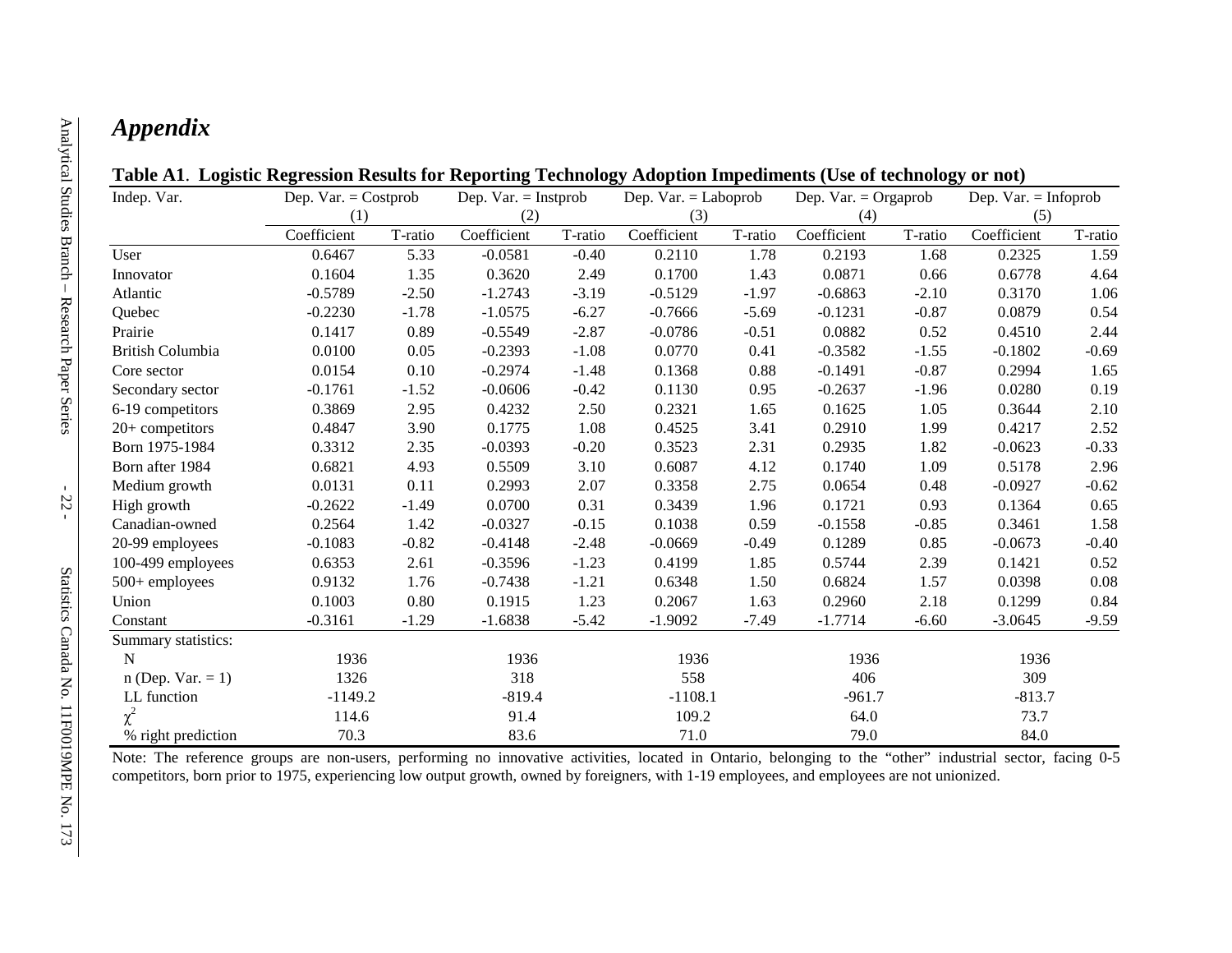| Indep. Var.             | Dep. Var. $=$ Costprob |         | Dep. Var. $=$ Instprob |         | Dep. Var. $=$ Laboprob |         | Dep. $Var = Organprob$ |         | Dep. Var. $=$ Infoprob |         |
|-------------------------|------------------------|---------|------------------------|---------|------------------------|---------|------------------------|---------|------------------------|---------|
|                         | (1)                    |         | (2)                    |         | (3)                    |         | (4)                    |         | (5)                    |         |
|                         | Coefficient            | T-ratio | Coefficient            | T-ratio | Coefficient            | T-ratio | Coefficient            | T-ratio | Coefficient            | T-ratio |
| Tech use                | 0.0991                 | 3.95    | 0.0511                 | 2.00    | 0.0574                 | 2.74    | 0.0259                 | 1.15    | 0.0569                 | 2.37    |
| Innovator               | 0.1736                 | 1.46    | 0.2899                 | 1.98    | 0.1419                 | 1.18    | 0.0981                 | 0.74    | 0.6557                 | 4.48    |
| Atlantic                | $-0.5833$              | $-2.53$ | $-1.2500$              | $-3.13$ | $-0.5054$              | $-1.94$ | $-0.6899$              | $-2.11$ | 0.3243                 | 1.09    |
| Quebec                  | $-0.2543$              | $-2.04$ | $-1.0402$              | $-6.19$ | $-0.7712$              | $-5.73$ | $-0.1340$              | $-0.95$ | 0.0849                 | 0.53    |
| Prairie                 | 0.1271                 | 0.80    | $-0.5431$              | $-2.81$ | $-0.0756$              | $-0.49$ | 0.0849                 | 0.50    | 0.4549                 | 2.46    |
| <b>British Columbia</b> | 0.0161                 | 0.08    | $-0.2048$              | $-0.92$ | 0.0992                 | 0.53    | $-0.3541$              | $-1.53$ | $-0.1596$              | $-0.61$ |
| Core sector             | 0.0485                 | 0.31    | $-0.3310$              | $-1.64$ | 0.1273                 | 0.81    | $-0.1408$              | $-0.82$ | 0.2952                 | 1.62    |
| Secondary sector        | $-0.1662$              | $-1.44$ | $-0.0665$              | $-0.46$ | 0.1105                 | 0.93    | $-0.2606$              | $-1.94$ | 0.0280                 | 0.19    |
| 6-19 competitors        | 0.3915                 | 2.99    | 0.4410                 | 2.60    | 0.2420                 | 1.72    | 0.1638                 | 1.06    | 0.3745                 | 2.16    |
| $20+$ competitors       | 0.4825                 | 3.89    | 0.1799                 | 1.09    | 0.4517                 | 3.40    | 0.2914                 | 1.99    | 0.4228                 | 2.53    |
| Born 1975-1984          | 0.3504                 | 2.49    | $-0.0547$              | $-0.28$ | 0.3541                 | 2.32    | 0.2986                 | 1.86    | $-0.0612$              | $-0.32$ |
| Born after 1984         | 0.6747                 | 4.89    | 0.5364                 | 3.02    | 0.6023                 | 4.07    | 0.1727                 | 1.09    | 0.5131                 | 2.93    |
| Medium growth           | 0.0196                 | 0.17    | 0.2899                 | 2.01    | 0.3359                 | 2.76    | 0.0693                 | 0.51    | $-0.0928$              | $-0.62$ |
| High growth             | $-0.2597$              | $-1.48$ | 0.0501                 | 0.22    | 0.3378                 | 1.92    | 0.1720                 | 0.93    | 0.1296                 | 0.62    |
| Canadian-owned          | 0.2708                 | 1.50    | $-0.0016$              | $-0.01$ | 0.1291                 | 0.73    | $-0.1511$              | $-0.82$ | 0.3711                 | 1.69    |
| 20-99 employees         | $-0.0622$              | $-0.47$ | $-0.4563$              | $-2.74$ | $-0.0669$              | $-0.49$ | 0.1503                 | 1.00    | $-0.0615$              | $-0.36$ |
| 100-499 employees       | 0.6453                 | 2.64    | $-0.5222$              | $-1.76$ | 0.3510                 | 1.53    | 0.5915                 | 2.44    | 0.0736                 | 0.27    |
| 500+ employees          | 0.5816                 | 1.08    | $-1.1545$              | $-1.80$ | 0.3359                 | 0.75    | 0.6132                 | 1.34    | $-0.2496$              | $-0.47$ |
| Union                   | 0.1196                 | 0.95    | 0.1757                 | 1.13    | 0.2100                 | 1.66    | 0.3063                 | 2.27    | 0.1372                 | 0.89    |
| Constant                | $-0.2627$              | $-1.08$ | $-1.7393$              | $-5.60$ | $-1.9170$              | $-7.51$ | $-1.7468$              | $-6.53$ | $-3.0732$              | $-9.60$ |
| Summary statistics:     |                        |         |                        |         |                        |         |                        |         |                        |         |
| N                       | 1936                   |         | 1936                   |         | 1936                   |         | 1936                   |         | 1936                   |         |
| $n (Dep. Var. = 1)$     | 1326                   |         | 318                    |         | 558                    |         | 406                    |         | 309                    |         |
| LL function             | $-1155.4$              |         | $-817.6$               |         | $-1106.0$              |         | $-962.4$               |         | $-812.3$               |         |
| $\chi^2$                | 102.3                  |         | 95.2                   |         | 113.5                  |         | 62.5                   |         | 76.7                   |         |
| % right prediction      | 69.9                   |         | 83.6                   |         | 71.7                   |         | 79.0                   |         | 84.0                   |         |

**Table A2. Logistic Regression Results for Reporting Technology Adoption Impediments (Total number of technologies used)**

Note: The reference groups are non-users, performing no innovative activities, located in Ontario, belonging to the "other" industrial sector, facing 0-5 competitors, born prior to 1975, experiencing low output growth, owned by foreigners, with 1-19 employees, and employees are not unionized.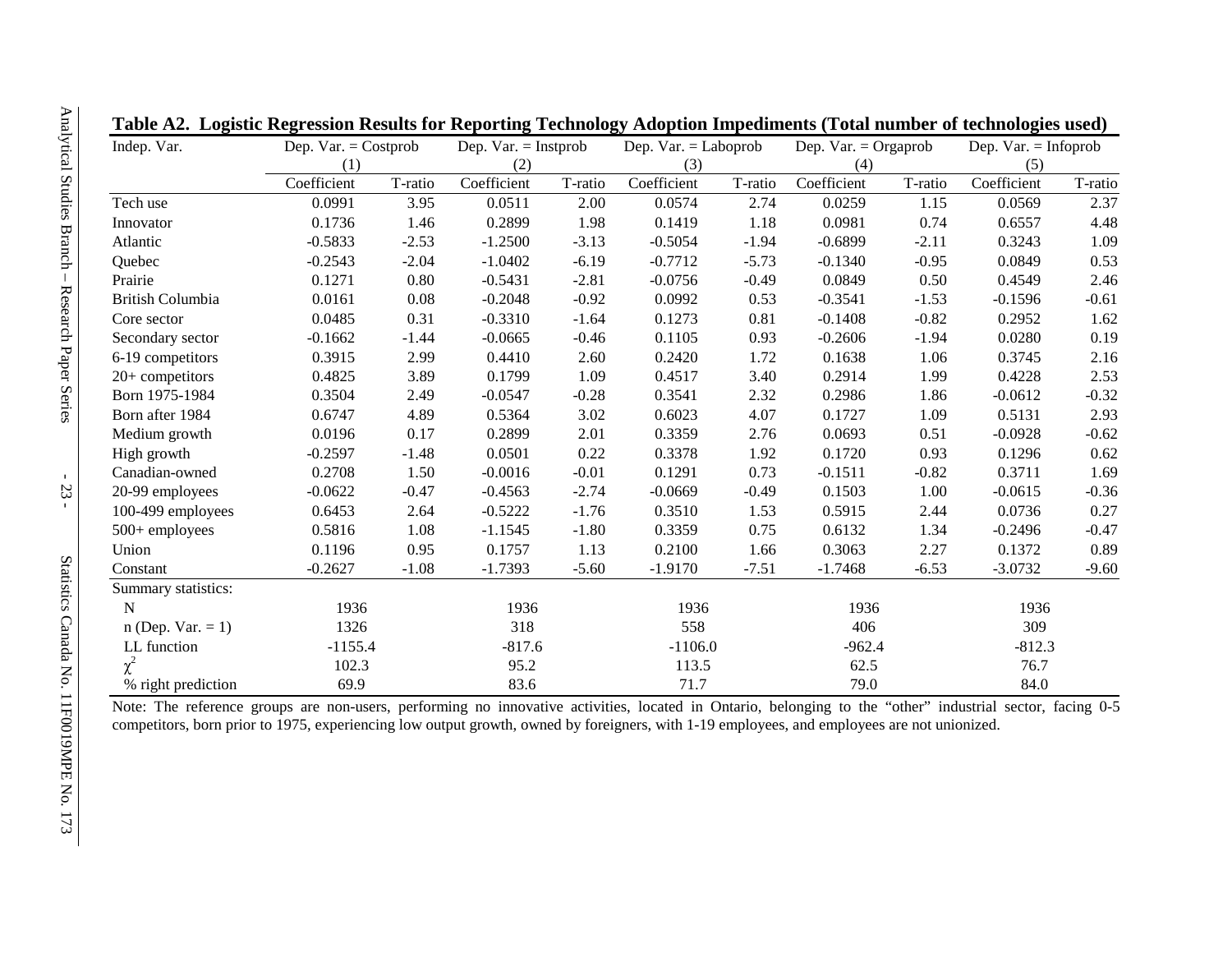| Indep. Var.            | Dep. $Var = Costprob$ |         | Dep. Var. $=$ Instprob |         | Dep. Var. $=$ Laboprob |         | Dep. $Var = Organprob$ |         | Dep. Var. $=$ Infoprob |         |
|------------------------|-----------------------|---------|------------------------|---------|------------------------|---------|------------------------|---------|------------------------|---------|
|                        | (1)                   |         | (2)                    |         | (3)                    |         | (4)                    |         | (5)                    |         |
|                        | Coefficient           | T-ratio | Coefficient            | T-ratio | Coefficient            | T-ratio | Coefficient            | T-ratio | Coefficient            | T-ratio |
| Non-user innovator     | 0.1910                | 1.28    | 0.2556                 | 1.35    | 0.3084                 | 1.94    | 0.1190                 | 0.66    | 0.6908                 | 3.59    |
| User innovator         | 0.7936                | 4.99    | 0.3299                 | 1.78    | 0.3543                 | 2.30    | 0.3019                 | 1.80    | 0.9094                 | 4.88    |
| User non-innovator     | 0.6811                | 4.29    | $-0.1794$              | $-0.89$ | 0.3400                 | 2.21    | 0.2478                 | 1.45    | 0.2473                 | 1.20    |
| Atlantic               | $-0.5792$             | $-2.50$ | $-1.2748$              | $-3.19$ | $-0.5133$              | $-1.97$ | $-0.6865$              | $-2.10$ | 0.3171                 | 1.06    |
| Quebec                 | $-0.2204$             | $-1.76$ | $-1.0684$              | $-6.32$ | $-0.7552$              | $-5.59$ | $-0.1208$              | $-0.85$ | 0.0891                 | 0.55    |
| Prairie                | 0.1413                | 0.88    | $-0.5542$              | $-2.87$ | $-0.0795$              | $-0.52$ | 0.0878                 | 0.51    | 0.4508                 | 2.44    |
| British Columbia       | 0.0084                | 0.04    | $-0.2278$              | $-1.02$ | 0.0679                 | 0.36    | $-0.3604$              | $-1.56$ | $-0.1813$              | $-0.70$ |
| Core sector            | 0.0161                | 0.10    | $-0.2964$              | $-1.47$ | 0.1378                 | 0.88    | $-0.1490$              | $-0.87$ | 0.2993                 | 1.65    |
| Secondary sector       | $-0.1754$             | $-1.51$ | $-0.0620$              | $-0.43$ | 0.1159                 | 0.97    | $-0.2635$              | $-1.96$ | 0.0283                 | 0.19    |
| 6-19 competitors       | 0.3882                | 2.96    | 0.4217                 | 2.49    | 0.2367                 | 1.68    | 0.1636                 | 1.06    | 0.3650                 | 2.10    |
| $20+$ competitors      | 0.4844                | 3.89    | 0.1819                 | 1.10    | 0.4502                 | 3.39    | 0.2906                 | 1.99    | 0.4215                 | 2.52    |
| Born 1975-1984         | 0.3304                | 2.34    | $-0.0400$              | $-0.21$ | 0.3516                 | 2.31    | 0.2930                 | 1.82    | $-0.0624$              | $-0.33$ |
| Born after 1984        | 0.6842                | 4.93    | 0.5412                 | 3.04    | 0.6190                 | 4.18    | 0.1763                 | 1.11    | 0.5189                 | 2.96    |
| Medium growth          | 0.0132                | 0.11    | 0.3003                 | 2.08    | 0.3363                 | 2.76    | 0.0659                 | 0.48    | $-0.0926$              | $-0.62$ |
| High growth            | $-0.2601$             | $-1.48$ | 0.0642                 | 0.28    | 0.3502                 | 1.99    | 0.1738                 | 0.93    | 0.1370                 | 0.65    |
| Canadian-owned         | 0.2548                | 1.41    | $-0.0298$              | $-0.14$ | 0.1005                 | 0.57    | $-0.1565$              | $-0.85$ | 0.3458                 | 1.58    |
| 20-99 employees        | $-0.1105$             | $-0.83$ | $-0.4095$              | $-2.44$ | $-0.0760$              | $-0.55$ | 0.1266                 | 0.84    | $-0.0681$              | $-0.40$ |
| 100-499 employees      | 0.6356                | 2.62    | $-0.3674$              | $-1.25$ | 0.4254                 | 1.88    | 0.5748                 | 2.39    | 0.1428                 | 0.52    |
| 500+ employees         | 0.9253                | 1.78    | $-0.7846$              | $-1.27$ | 0.6773                 | 1.60    | 0.6906                 | 1.59    | 0.0434                 | 0.09    |
| Union                  | 0.1015                | 0.80    | 0.1840                 | 1.18    | 0.2128                 | 1.68    | 0.2971                 | 2.19    | 0.1303                 | 0.84    |
| Constant               | $-0.3239$             | $-1.32$ | $-1.6501$              | $-5.29$ | $-1.9528$              | $-7.59$ | $-1.7811$              | $-6.57$ | $-3.0695$              | $-9.49$ |
| Summary statistics:    |                       |         |                        |         |                        |         |                        |         |                        |         |
| N                      | 1936                  |         | 1936                   |         | 1936                   |         | 1936                   |         | 1936                   |         |
| $n$ (Dep. Var. $= 1$ ) | 1326                  |         | 318                    |         | 558                    |         | 406                    |         | 309                    |         |
| LL function            | $-1149.2$             |         | $-819.0$               |         | $-1107.3$              |         | $-961.7$               |         | $-813.7$               |         |
| $\chi^2$               | 114.8                 |         | 92.2                   |         | 110.9                  |         | 64.1                   |         | 73.8                   |         |
| % right prediction     | 70.4                  |         | 83.6                   |         | 71.4                   |         | 79.1                   |         | 84.0                   |         |

#### **Table A3. Logistic Regression Results for Reporting Technology Adoption Impediments (Interaction between technology use and innovation)**

Note: The reference groups are non-user non-innovator, located in Ontario, belonging to the "other" industrial sector, facing 0-5 competitors, born prior to 1975, experiencing low output growth, owned by foreigners, with 1-19 employees, and employees are not unionized.

 $\mathbf{I}$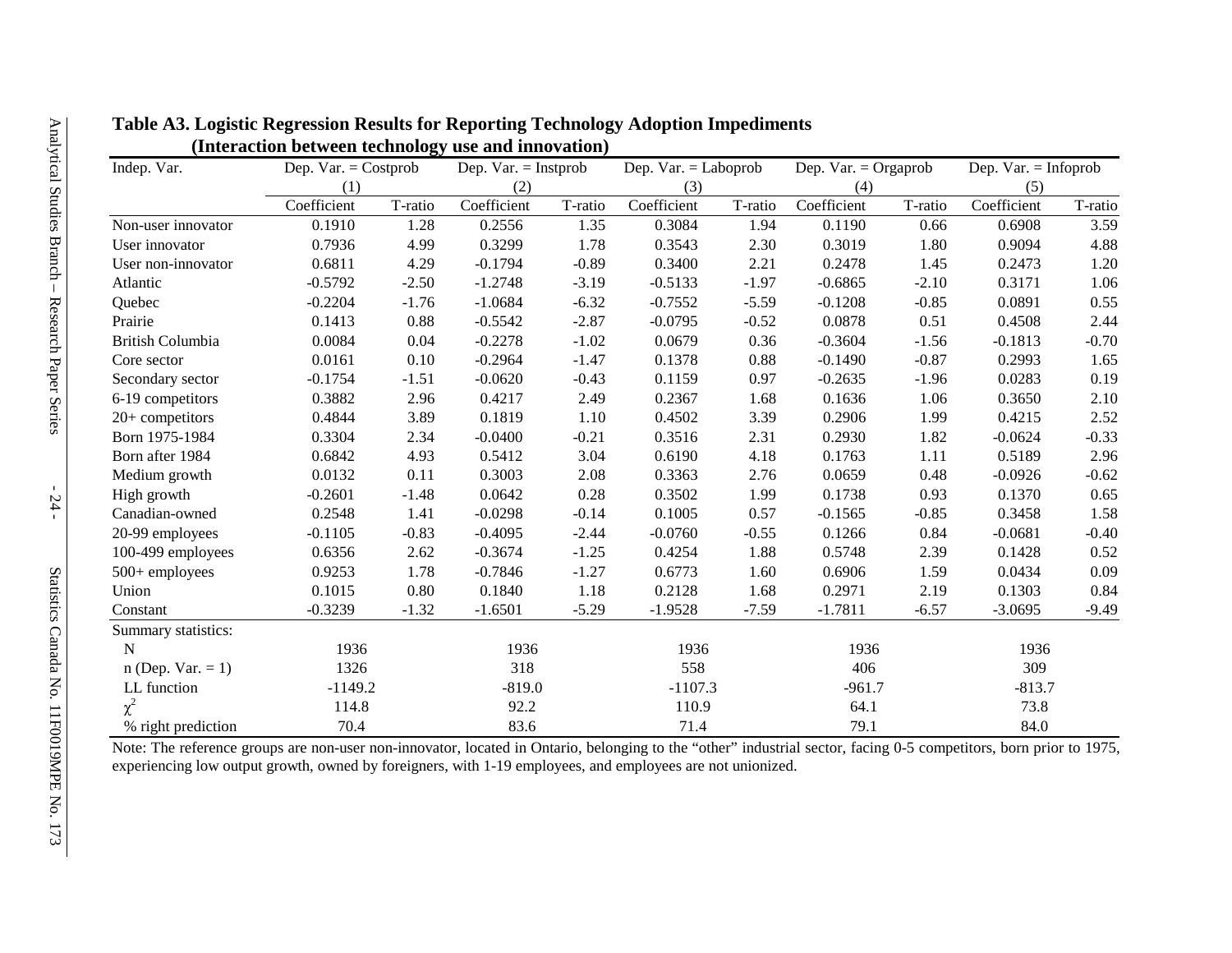## *References*

Arundel, A. 1997. "Enterprise Strategies and Barriers to Innovation." In *Innovation Measurement and Policies*. Edited by A. Arundel and R. Garrelfs (eds.) European Commission, EIMS publication 50. pp. 101-108.

Australian Bureau of Statistics. 1989. *Manufacturing Technology Statistics*. Catalogue No. 81230. Canberra.

Baldwin, J.R. 1996. "Innovation: The Key to Success in Small Firms." In *Evolutionary Economics and the New International Political Economy*. Edited by J. de la Mothe and G. Paquette. London: Pinter.

Baldwin, J.R. 1999. *Innovation, Training and Success*. Research Paper No. 137. Analytical Studies Branch. Ottawa: Statistics Canada.

Baldwin, J.R. and M. Da Pont. 1996. *Innovation in Canadian Manufacturing Enterprises.* Catalogue 88-513-XPB. Analytical Studies Branch. Ottawa: Statistics Canada.

Baldwin, J.R. and B. Diverty. 1995. *Advanced Technology Use in Canadian Manufacturing Establishments*. Research Paper No. 85. Analytical Studies Branch. Ottawa: Statistics Canada.

Baldwin, J.R., B. Diverty and D. Sabourin. 1995. *Technology Use and Industrial Transformation: Empirical Perspectives*. Research Paper No. 75 Analytical Studies Branch. Ottawa: Statistics Canada. Also published in T. Courchene (ed.) *Technology, Information and Public Policy*. John Deutsch Institute for the Study of Economic Policy. Kingston, Ontario. Queen's University.

Baldwin, J.R., G. Gellatly, J. Johnson and V. Peters. 1998. *Innovation in Dynamic Service Industries.* Catalogue No. 88-516-XPB. Analytical Studies Branch. Ottawa: Statistics Canada.

Baldwin, J.R., T. Gray and J. Johnson. 1996. "Advanced Technology Use and Training in Canadian Manufacturing." *Canadian Business Economics* 5: fall, 1996. 51-70.

Baldwin, J.R. and J. Johnson. 1996. "Business Strategies in Innovative and Non-Innovative Firms in Canada." *Research Policy* 25: 785-804.

Baldwin, J.R. and J. Johnson. 1998. "Innovator Typologies, Related Competencies, and Performance." In G. Eliasson, C. Green and C. McCann, Jr. (ed), *Microfoundations of Economic Growth: A Schumpeterian Perspective*, 227-253, Ann Arbor, Michigan: The University of Michigan Press.

Baldwin, J.R. and J. Johnson. 1999. "Innovation and Entry." In *Are Small Firms Important? Their Role and Impact.* Edited by Z. Acs. Kluwer.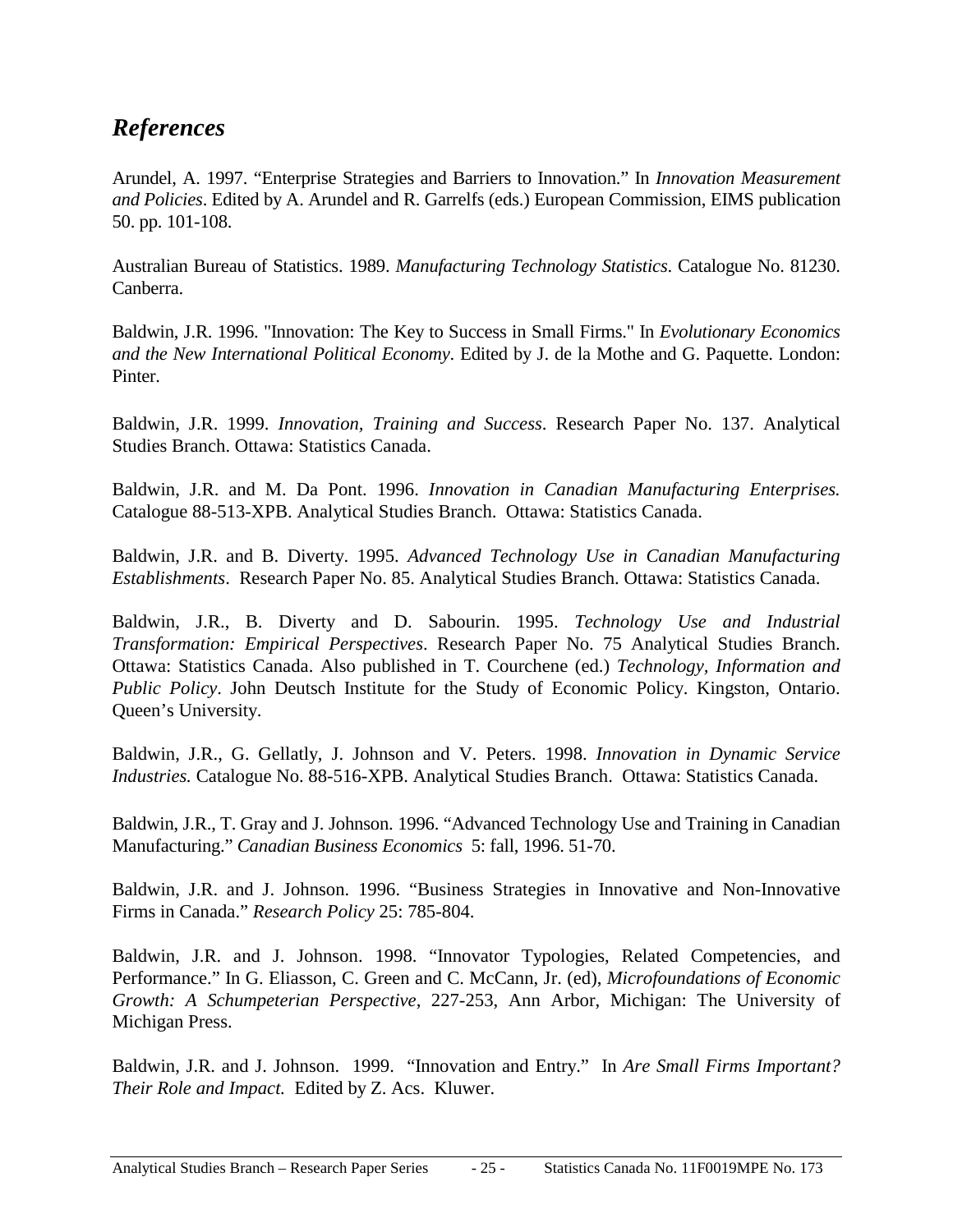Baldwin, J.R. and P. Hanel. 2002. *Knowledge Creation and Innovation Activity in an Open Economy*. Cambridge: Cambridge University Press. Forthcoming.

Baldwin, J.R. and D. Sabourin. 1995. *Technology Adoption in Canadian Manufacturing.* Catalogue No. 88-512. Analytical Studies Branch. Ottawa: Statistics Canada.

Baldwin, J.R. and D. Sabourin. 1997. "Factors affecting technology adoption: A Comparison of Canada and the United States." *Canadian Economic Observer.* Ottawa: Statistics Canada. August pp. 3.1-3.17.

Baldwin, J.R., P. Hanel and D. Sabourin. 2001. "Determinants of Innovative Activity in Canadian Manufacturing Firms." In *Innovation and Firm Performance. Econometric Explorations of Survey Data.* Edited by Alfred Kleinknecht and P. Mohnen. London and Basingstoke: Palgrave. Forthcoming.

Baldwin, J.R., D. Sabourin and M. Rafiquzzaman. 1996. *Benefits and Problems Associated with Technology Adoption in Canadian Manufacturing*. Catalogue No. 88-514. Analytical Studies Branch. Ottawa: Statistics Canada.

Beaumont, N.B. and R.M. Schroder. 1997. "Technology, Manufacturing Performance and Business Performance amongst Australian Manufacturers." *Technovation* 17(6) 297-307.

Cosh, A., A. Hughes and E. Wood. 1996. "Innovation in UK SMEs: Causes and the Consequences for Firm Failure and Acquisition." Working Paper 48. Cambridge: University of Cambridge ESRC Centre for Business Research.

Evangelista, R. and G. Sirilli. 1997. "Innovation in Services and Manufacturing: Results from the Italian Surveys." Working Paper 73. Cambridge: University of Cambridge ESRC Centre for Business Research.

Gellatly. G. and V. Peters. 1999. *Differences in Innovator and Non-Innovator Profiles: Small Establishments in Business Services*. Research Paper No. 143. Analytical Studies Branch. Ottawa: Statistics Canada.

OECD. 1991. *Managing Manpower for Advanced Manufacturing Technology*. Paris: Organisation for Economic Co-Operation and Development.

Papaconstantinou, G., N. Sakurai, A. Wyckoff, J. Fagerberg and E. Ionnidis. 1996. *Technology Diffusion, Productivity and International Competitiveness: An Empirical Analysis*. Report for the European Commission. EIMS Publication No. 13.

Rischel, T.D. and O.M. Burns. 1997. "The Impact of Technology on Small Manufacturing Firms." *Journal of Small Business Management* 35: 2-10.